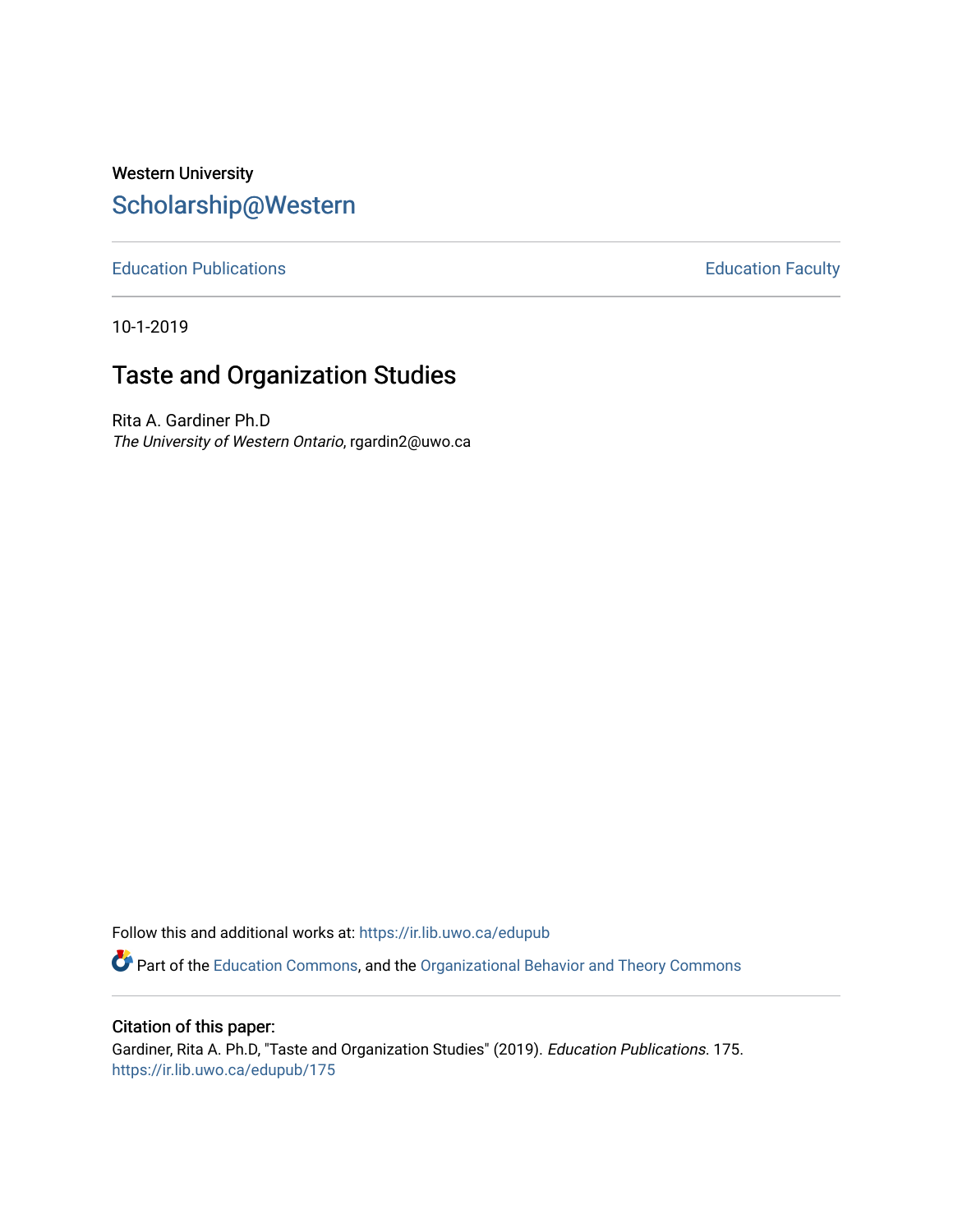### **Taste and organization studies**

Rita A. Gardiner The University of Western Ontario

### **Abstract**

Using the example of the British fish and chip shop, I explore the socio-historical connections among culture, taste and organizations. Specifically, the British "chippie" illustrates how cultural tastes affect our comprehension of organizations. In examining this occupation in depth, we see how the fish and chip shop reveals the ways class and cultural prejudices affect how an organization is perceived. Considering an organization's history offers us a glimpse into how organizational tastes are shaped by broader social processes. Additionally, I explore taste and organizations through diverse theoretical lenses. First, the chippie constitutes an organizational example of Pierre Bourdieu's contrast between taste as luxury and taste as necessity. Second, the work of Hannah Arendt highlights the intersubjective nature of taste, and its connection with judgement. Third, exploring taste with Antoine Hennion's writings reveals the connection between practices and things. Examining taste through diverse theoretical lenses can thus open up productive lines of inquiry for taste and organizational studies.

#### **Keywords**

taste, organizations, fish and chip shops, Arendt, Bourdieu, Hennion

#### **Corresponding author**:

Rita A. Gardiner, Faculty of Education, The University of Western Ontario, London, Ontario, Canada N6G 1G7 Email [rgardin2@uwo.ca](mailto:rgardin2@uwo.ca)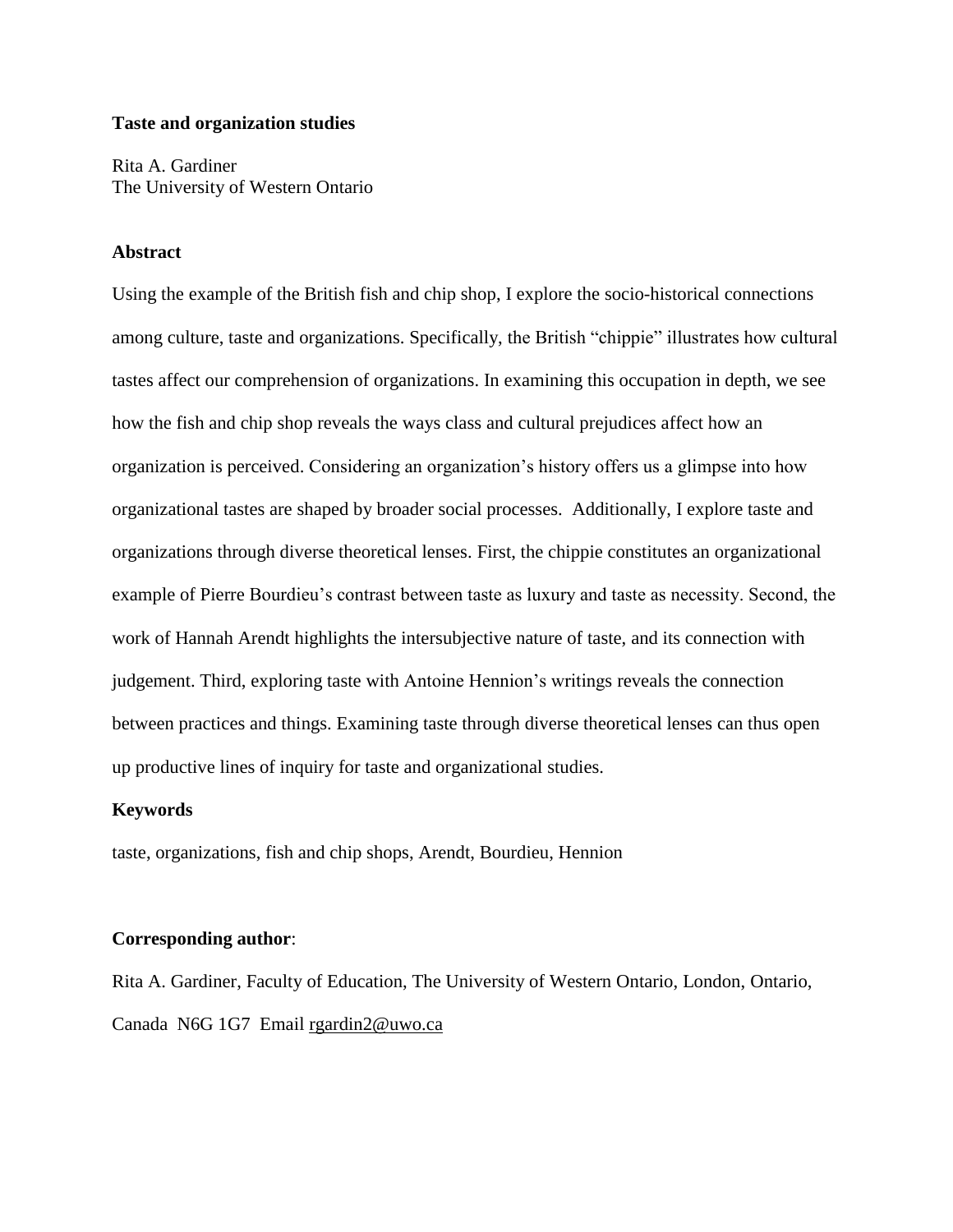#### **Taste and organization studies**

Recently, while scanning *The Guardian*'s website, I came across an image of an early print by David Hockney, depicting three figures in a fish and chip shop. The first figure on the right is Hockney, as a young man, depicted leaning on the counter. The second individual represented is the fish fryer, who is depicted intently focused on his work. Dressed in a white coat, he is also wearing a tie, perhaps to denote respectability. The third figure is of a woman in an apron, captured in the act of wrapping the fish and chips that we may surmise end up as Hockney's supper. The latter two figures represent John Hayden and Janet Smith, owners of *Sea Catch*, the fish and chip shop in Eccleshill, which Hockney used to visit on his way home from a hard day's graft at Bradford's art school. Like many art students, Hockney was often broke, and used to ask the owners for free food, which they provided to him. In return, Hockey gifted them "Catch of the Day." For many years, his print had pride of place above the fish fryer. When the owners sold up shop in 1970, they took the print home with them, where it was placed about their mantlepiece. For the Smiths, Hockney's print had a nostalgia value. Today, this print also has a monetary value, as their grandson recently put the print up for auction at Christie's (Baskerville, 2017; Brown, 2017).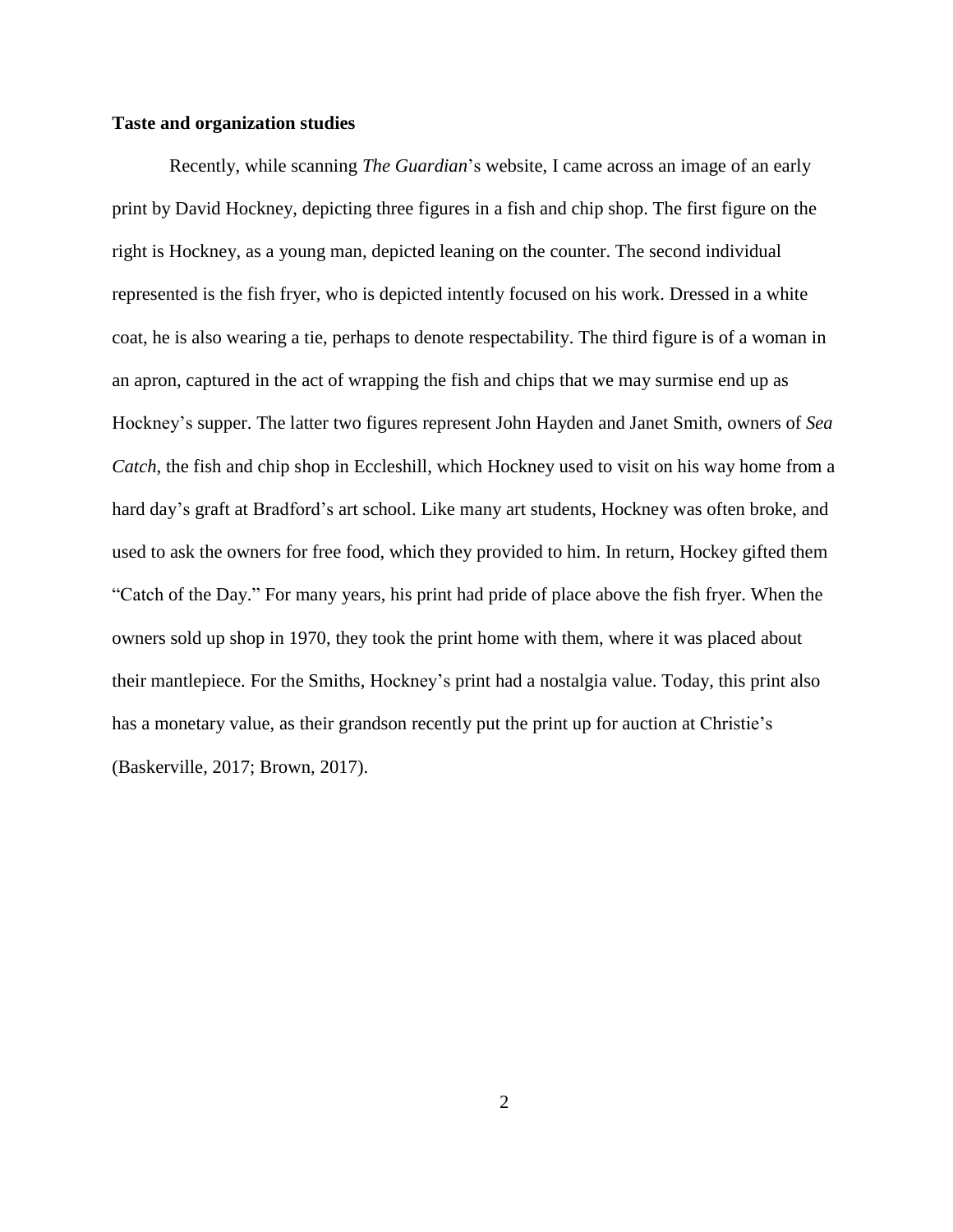## Figure One



David Hockney's Fish and Chip Shop (1954) lithograph. Photograph: Christie's

I wonder what customers thought of Hockney's print? Did anyone, while waiting in line for their fish supper, reflect on this image in an aesthetic manner, judging whether or not it was in good taste? After all, one does not usually think about organizational aesthetics in relation to a fish and chip shop. Yet this image offers us a way to consider some of the complexities and contradictions regarding taste and organizations. In this investigation, I take up the call by Cunha, Cabral-Cardosa & Clegg (2008) to widen the theoretical net of organizational theory, and engage with different perspectives on taste and organizational aesthetics (Strati, 1999; 2007). It is my contention that considering taste through diverse theoretical lenses may reveal new insights on the interconnections between taste and organizations.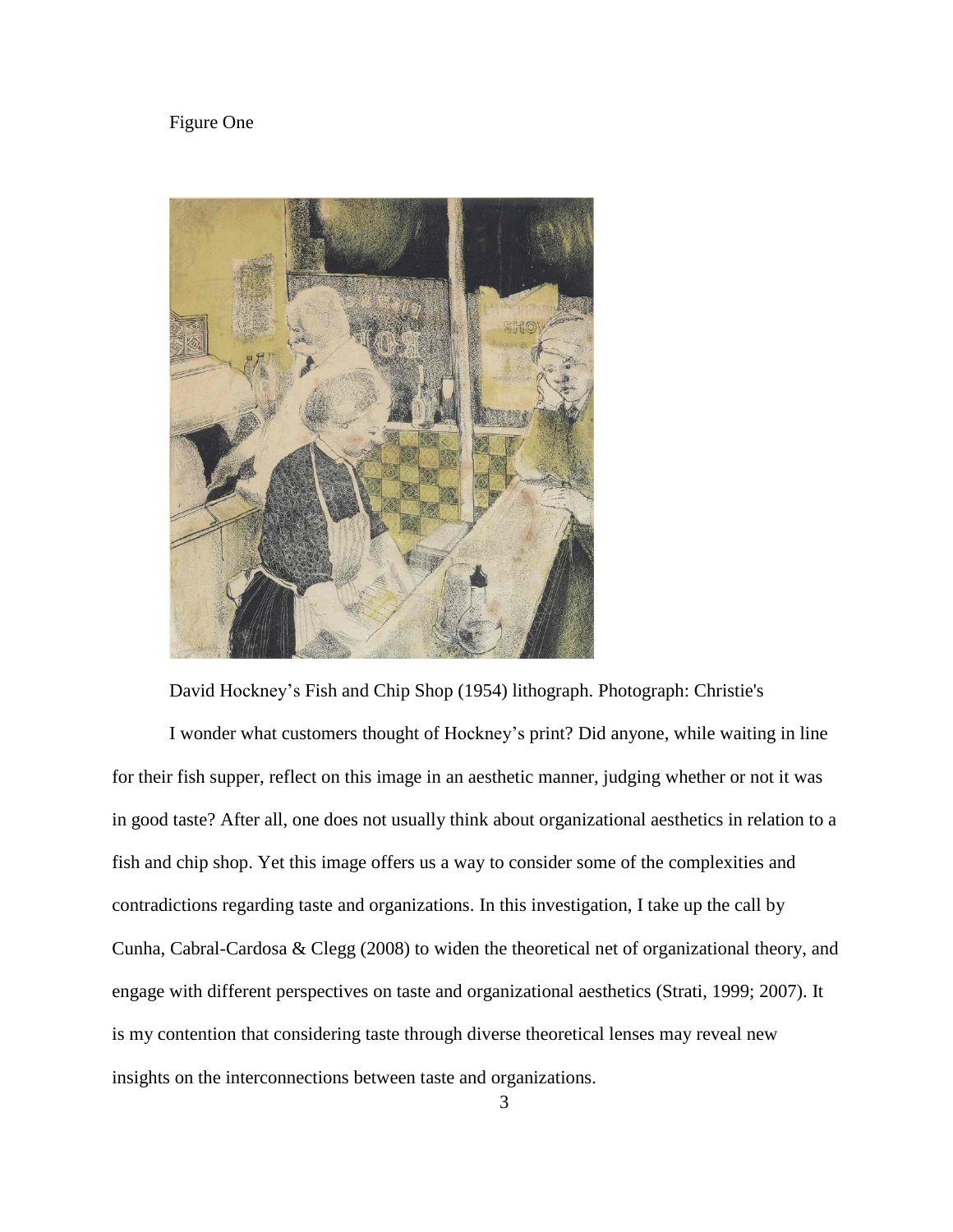For more than three decades, scholars interested in the concept of taste have often engaged with the work of Pierre Bourdieu. In *Distinction*, he illustrates how the taste of aesthetics is a bourgeois notion that privileges aesthetic disinterest over the enjoyment of simpler pleasures, such as eating and drinking. Although once at the vanguard of academic debate on taste, Highmore (2016a) contends that Bourdieu's work now constitutes more of a starting point for scholarly discussions. Bourdieu's distinctions on taste have been replaced by competing arguments, such as that of the omnivore/univore distinction (Petersen, 1992; Peterson & Kern, 1996), as well as organizational scholarship on aesthetics (Strati, 1999, 2010). Yet Bourdieu still has much to offer a study of taste and organizations, especially when coupled with different theoretical viewpoints on taste, such as those of Antoine Hennion and Hannah Arendt.

Arendt is rarely cited in organizational scholarship, even though she regarded taste as a "principle of organization" (Arendt, cited in Brightman, 1995, p. 87). Viewing taste as an organizing principle, as Arendt suggests, shines a light on the collective perception of organizations and those who work within them. But taste is not only an organizing principle; it is also an organizational practice, shaping our collective consciousness about organizational life. As such, thinking with Hennion (2007; 2015) alerts us to how taste reveals the active interconnections among people, places and things. His focus on taste as attention also offers insight into the affective, embodied aspects of taste (Hennion 2015; Highmore, 2016a), enhancing our understanding of taste practices. To conclude, I draw together the disparate strands of this conversation to see how attending to taste opens up new research possibilities for the study of organizational life.

To begin, however, I examine the history of the British fish and chip shop to illustrate how cultural ideas about taste influence societal views on organizations. By examining this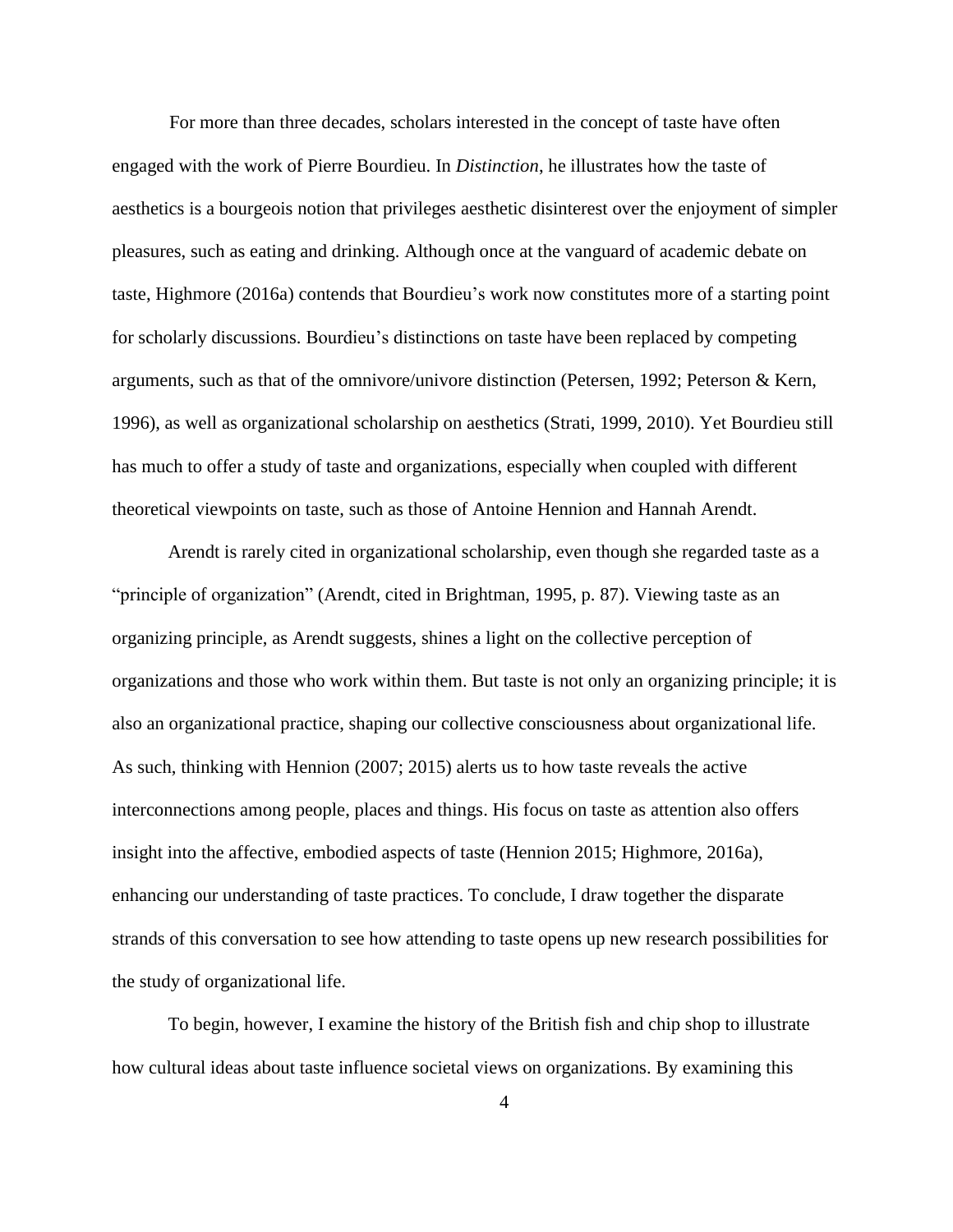occupation in depth, we see how organizational tastes are not only socially constructed, but also how class and cultural prejudice shapes our perception of specific occupations. Delving into the organizational history of the British fish and chip shop thus offers a vantage point from which to consider some of the ways in which ideas and practices about taste, organizations and culture interweave within the social imaginary.

#### **A distasteful trade?**

There is some dispute as to which is the oldest fish and chip shop in Britain. Some historians contend that Malin's, which opened in 1860 in the East End of London, holds that honour (Panayi, 2014). Many Northerners, however, argue that Lees' Chipped Potato Restaurant in Mossley, Lancashire, which opened in 1863, was the original "chippie," since it sold both fish and chips. What we do know is that, by the 1870s, fish and chips could be purchased in many places across Britain (Walton, 1994).

Until recently, fish and chips was touted as the British national dish. But, in looking into its organizational history, we learn that fish and chips was often regarded as a distasteful business by many middle-class citizens. This bourgeois distaste for the trade began in the nineteenth century, fueled in part by anti-Semitism against the itinerant Jewish fish-sellers who sold their products in London (Panayi, 2014; Walton, 1994). Later, the antipathy toward the industry took on a class-based prejudice, with many middle-class people declaring the dish not only unwholesome, but that eating fish and chips was "uncouth." National pride in this food, therefore, has never been without dissenters.

Prejudice against this business was also apparent in early government legislation. As an instance, in 1907, English government officials introduced the Public Health Act, decreeing the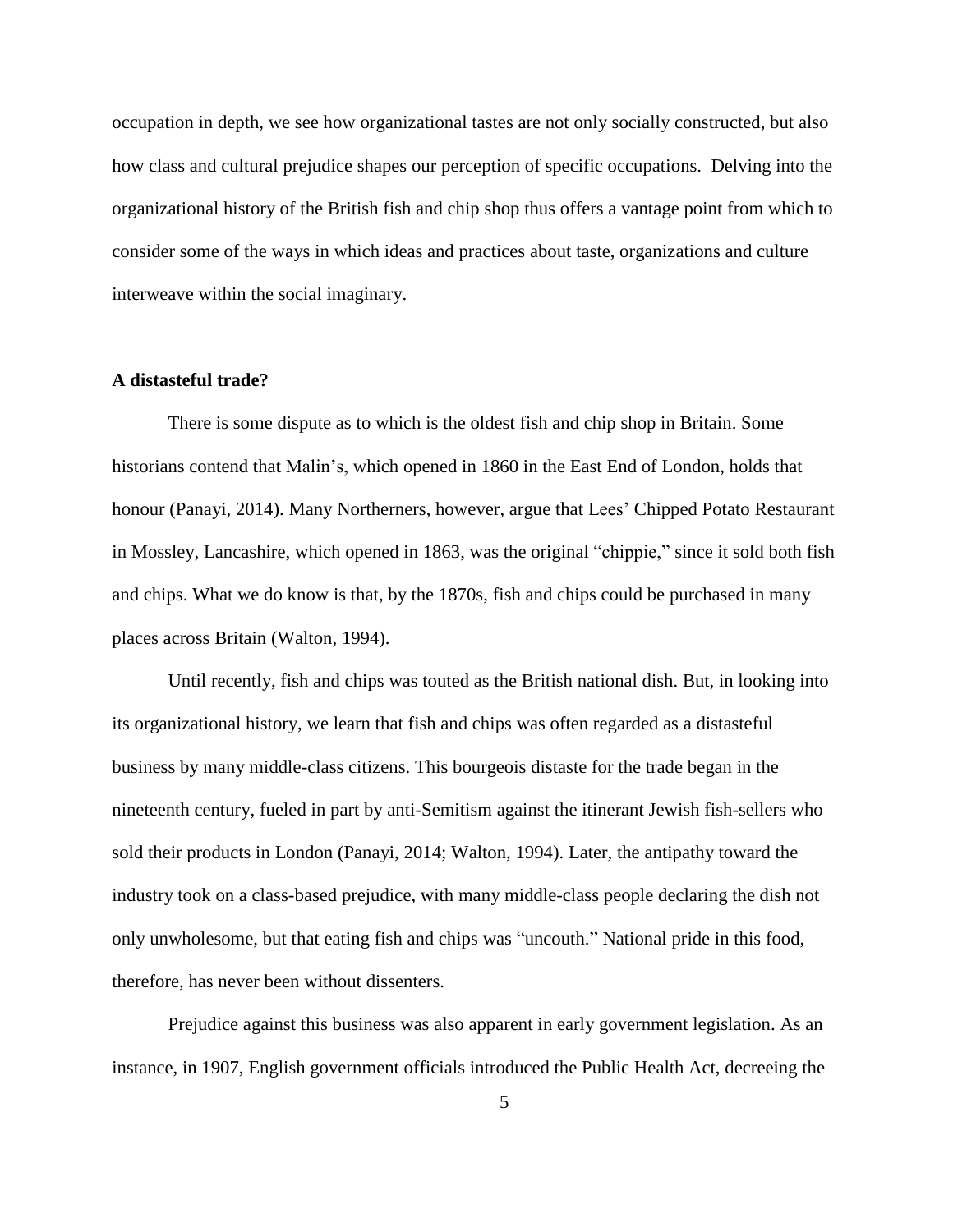fish and chip trade to be an obnoxious industry. The negative effects of this decree were felt strongly across the industry, resulting in many shop owners going out of business. Furthermore, this Act served to perpetuate the social stigma against the trade. This social stigma was further exacerbated when, in the 1920s, fish and chips shops were banned from new suburban developments. In response, the first secretary of the National Federation of Fish Fryers, William Lofts, wrote of "the walls of prejudice" against those employed in the trade (Panayi, 2014).

Paradoxically, however, it was the perceived disreputable nature of this trade that enabled members of the working class, as well as new immigrants to Britain, to set up shop (Panayi, 2014). As a result of the social stigma associated with this occupation, in the early twentieth century, fish shops could be rented cheaply. Moreover, the use of standardized equipment and the simplicity of supplies (fish, potatoes, lard, salt, vinegar) made it relatively easy to establish a business with minimal outlay. Hence, the distasteful manner in which some people viewed the trade proved advantageous to those members of the working class or new immigrants who wanted to gain a foothold in the industry.

Before "setting up shop," many fish fryers had been skilled laborers, and they viewed their new trade as a craft, seeing themselves as more akin to artisans than entrepreneurs (Walton, 1994). As such, they regarded themselves as perpetuating "the best working-class tradition of organization and self-respect," and as the rightful heirs of Victorian radicalism (Walton, 1994, pp. 62-3). Hence many owner-operators not only valued their economic independence, but also valued their place within a working-class community (Walton, 1994).

The first National Fish Fryers Federation (NFFF) broadsheet, published on April 4, 1925, showcases this working-class pride. The purpose of the NFFF's *Review* was to provide a collective voice for fish fryers so as to foster co-operation and comradeship among its members.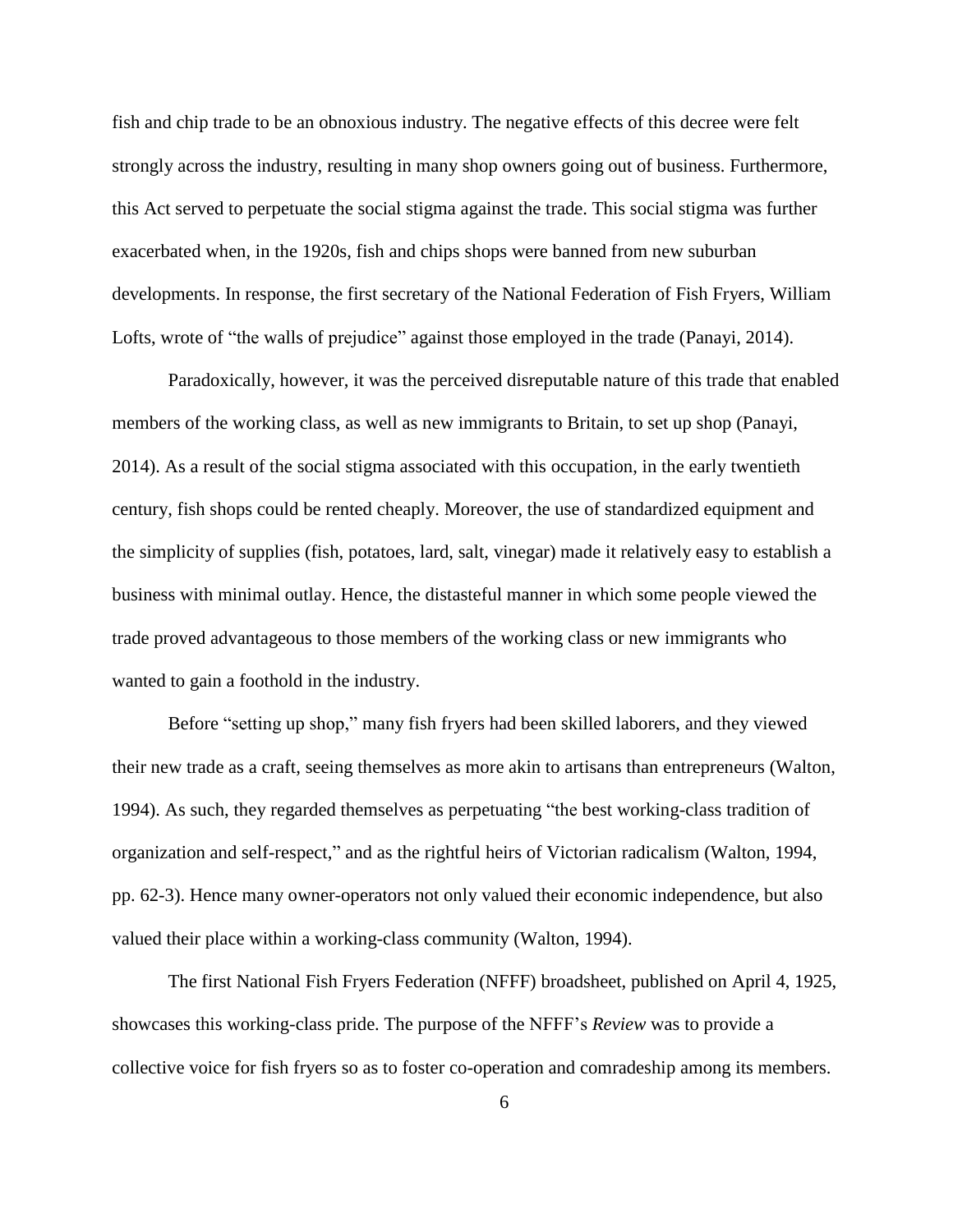This comradeship was also demonstrated in fish fryers' early allegiance to socialist values. For example, the majority of members of the (NFFF), which began in 1917, wanted to align their Federation with the Trade Union Congress. As the Federation matured, however, the socialist leanings of its members seemed to wane. Rather than supporting organized labour, fish fryers used their 'solidarity' to try and overcome business restrictions, and obtain greater purchasing power from the fish and potato industries (Panayi, 2014). Another collective aim was to try and get their trade reclassified as a respectable occupation. Yet, this desire for respectability, as well as recognition of the work as skilled labour, was not forthcoming. Thus, the pride that the fish fryers had in their own labour was not one commonly shared by society at large. Rather, the profession was widely regarded as a distasteful occupation (Walton, 1994).

Although perceived as a humble trade by many, fish fryers had the freedom of being their own boss. But this was a hard-earned liberty with long hours and meager recompense. In 1935, for example, the average weekly turnover was 15-20 pounds, while the net earnings averaged one-two pounds (Walton, 1994). Moreover, the fish and chip shop was not only the family business, it was also the family home. Most families lived at the back or above the shop, often in cramped living quarters. Thus, there was little distinction between organizational and family life since the place of work was also the familiar home. The work in the shop was arduous, and involved long hours (Walton, 1994). Therefore, there was little time for family leisure because the shop dominated family life.

During the 1920s-1960s, fish and chips was a robust enterprise, employing thousands of people, either directly or indirectly. In 1931, for example, across Britain there were an estimated 75,000 people working directly in the fish and chip business (Panayi, 2014). A further 200,000 were employed indirectly in occupations such as transportation, farming and fisheries (Walton,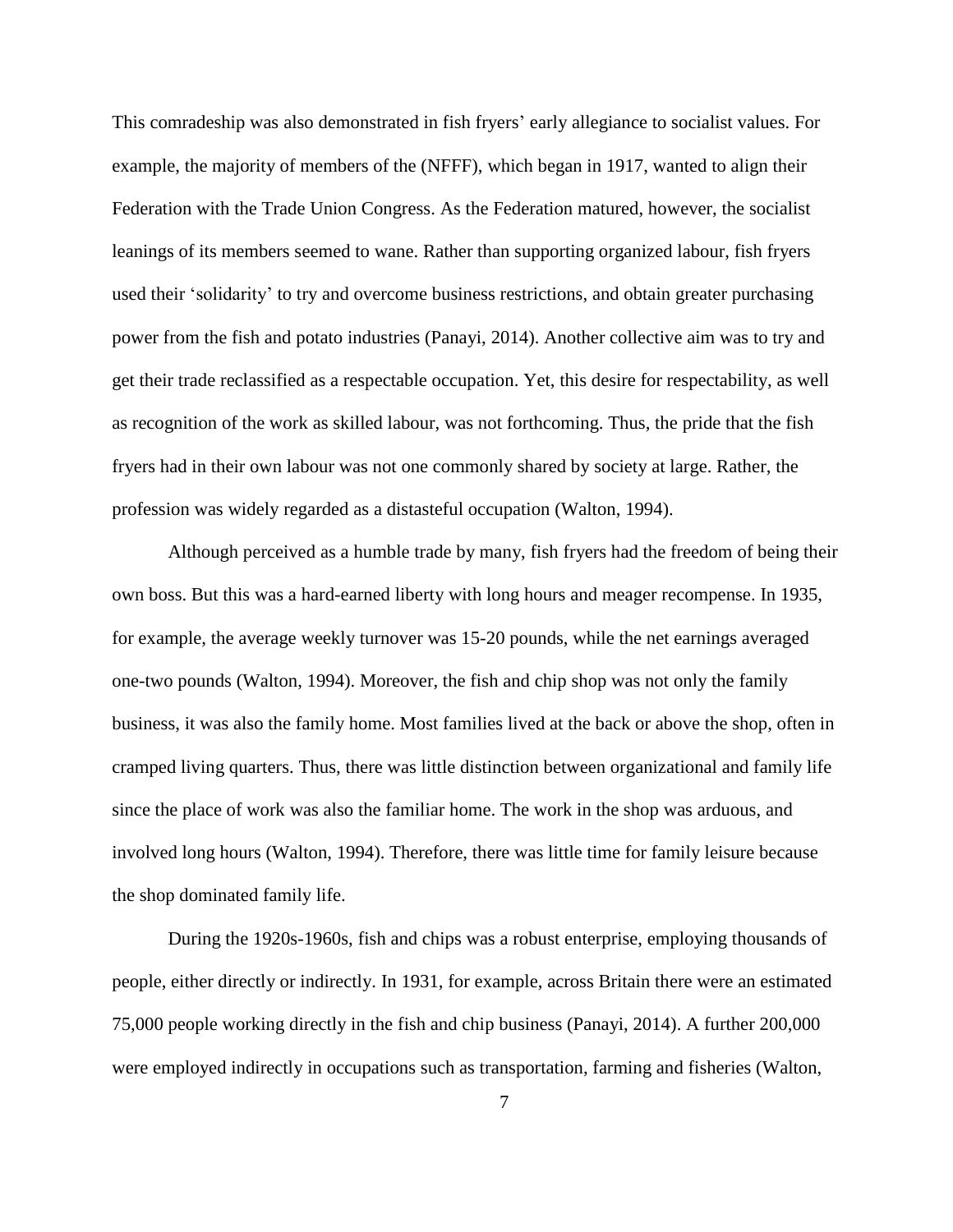1994). For the fishing industry, fish and chip shops represented their largest customer base, with 65% of white fish being sold to fish fryers. At its peak in 1921, there were 25,000 fish shops across Britain (Panayi, 2014; Walton, 1994).

As the trade matured, the fish and chip industry slowly began to obtain respectability. Co-incidentally, owners started to spend money on decorating their establishments with elaborate tiles, and shiny copper surfaces, thus expressing the trade's self-confidence (Walton, 1994). A further example of this organizational confidence is that fancier eateries opened. As an instance, in 1928, Harry Ramsden opened what was called the first Fish and Chip palace, replete with 200 seats, carpeting and chandeliers (Walton, 1994). But such luxury chippies were unusual, so, too, were chains. Unlike other fast food, fish and chips remained, for the most part, a small family enterprise.

In the 1940s, Mass Observation studies reveal that fish and chips was considered the most popular meal in England (Walton, 1994). In 1971, consumers spent 130 million pounds on fish and chips, more than the combined revenue of other restaurant and fast food businesses. But tastes change and, by the late twentieth century, the heyday of the chippie was coming to an end. By 2003, only 14% of British families ate a fish supper on a weekly basis (Walton, 1994). Nowadays, global fast food chains occupy the space once dominated by the family-run fish and chip shop.

In considering the history of the fish and chip shop, what emerges is how one organization is shaped by cultural and aesthetic judgements regarding what constitutes "good" and "bad" taste. These judgements have lasting effects on how we perceive organizations. Organizations, and those who work in them, exist in a taste hierarchy that is influenced by sociohistorical concerns about what is deemed tasteful. As Strati (2010) notes "the tastes of working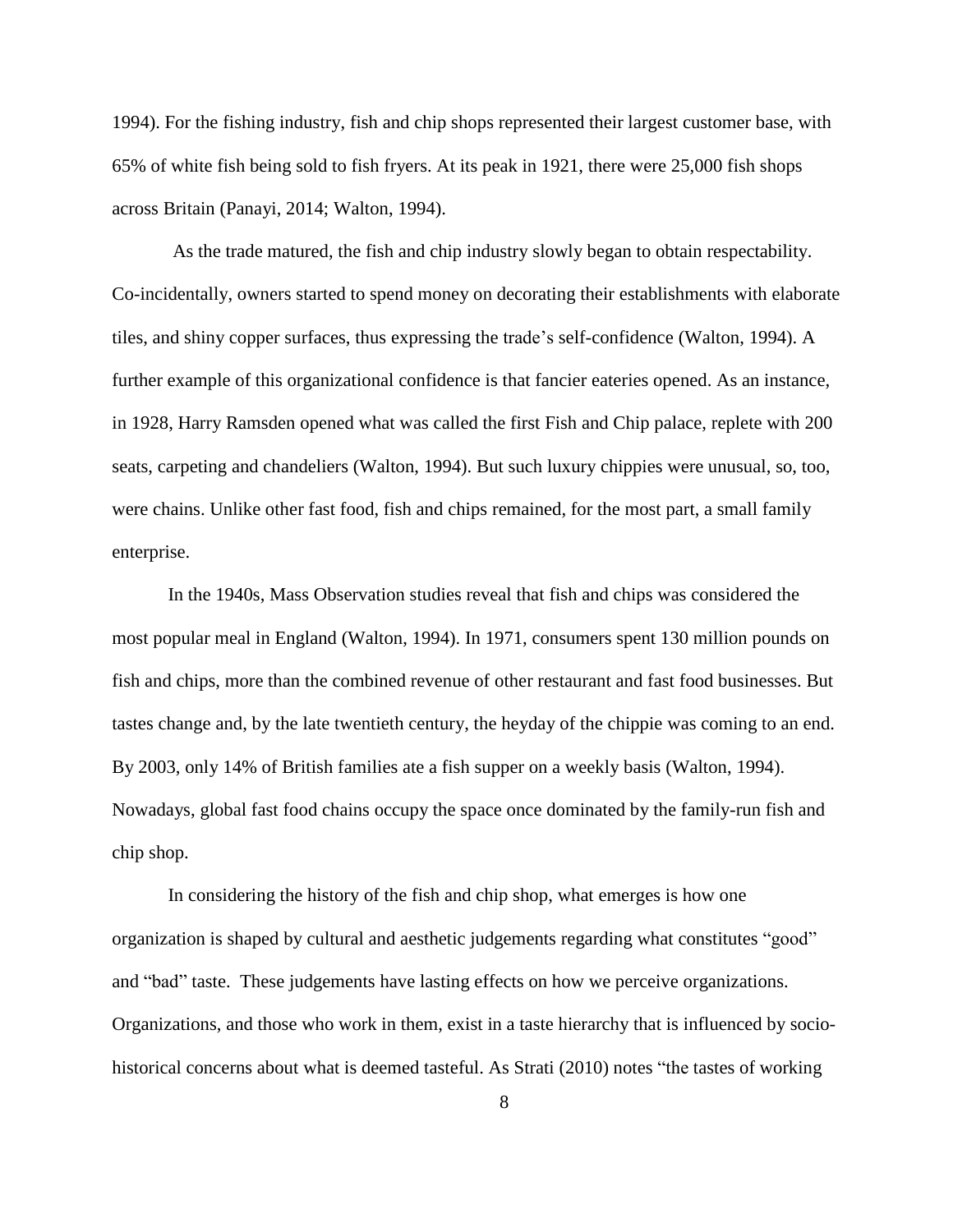people are educated so that they regard one way of working as elegant, another as coarse" (p. 880). Hence, an investigation into an organization's past history offers insight into how cultural prejudice affects not only the aesthetic perception of organizations, but also our ideas about the tastefulness, or lack thereof, of particular occupations.

In pursuing the complex interconnections between taste and organizational life through the socio-historical lens of the British fish and chip shop, we see how cultural prejudices regarding taste demonstrates how cultural norms not only influences individual preferences, but also constructs a particular view of an organization. In what follows, I want to deepen our comprehension of the interconnections between taste, culture and organizations, by considering how specific theorists have approached this topic.

### **Taste**

Considering taste from diverse perspectives helps us to comprehend some of its effects on organizations. If we consider taste from a phenomenological perspective, for example, one might say that taste is both in the world and within us (Perullo, 2015). From this perspective, taste is "a matter of learning to observe: to observe others but also oneself, because taste concerns everyone" (Perullo, 2015, p. 2). As such, tasting requires not only individual observation, but also necessitates sharing our feelings about taste with others. But sharing our feelings about taste is not always easy, since we do not always comprehend why we prefer some tastes over others (Highmore, 2016b). Taste is not only shaped by individual likes and dislikes, it is also shaped by our socio-cultural milieu. These factors have an influence on the ways we perceive organizations.

The British fish and chip shop offers an organizational illustration of Bourdieu's distinction between the taste of luxury and the taste of necessity as it relates to ongoing class and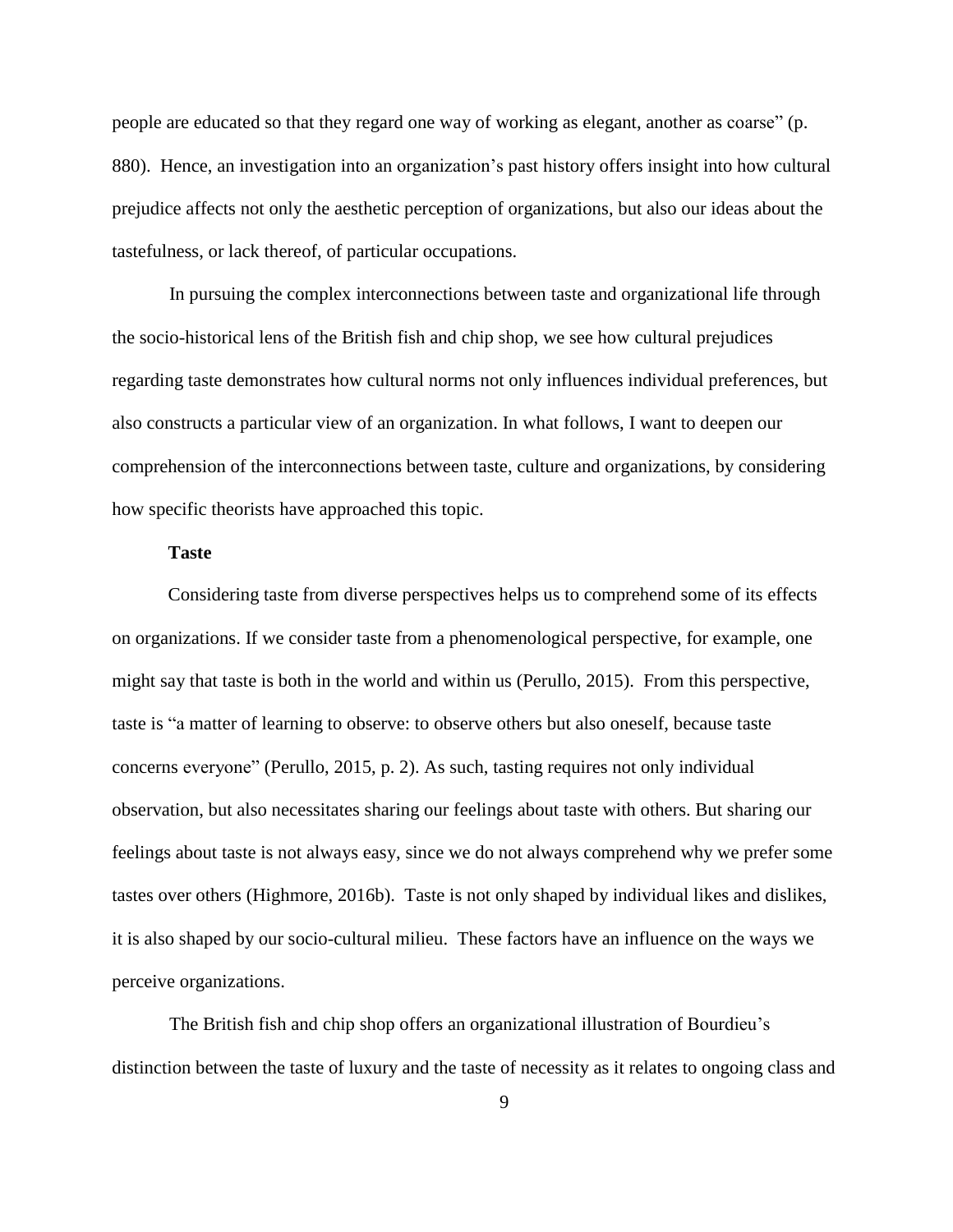cultural prejudice that affect organizational life. Viewing organizations through a Bourdieusian lens thus illustrates how cultural tastes construct particular perceptions of occupations, and those who work within them. In the West, for example, we have been inculcated to believe that a discerning taste offers greater cultural capital, thus enhancing social status. Yet such discernment, Bourdieu (1984) contends, leads to a "censorship of all bodily manifestations of the act or pleasure of eating" (p. 196). Consequently, he maintains it is wrong to confuse taste with gastronomy, since "taste is the natural gift of recognizing and loving perfection, [whereas] gastronomy is the set of rules that govern the cultivation and education of taste" (p. 68). Societal prejudices in favour of particular taste preferences may thus result in a gastronomical hierarchy, serving to "colour" our taste in food.

Food is an important, albeit often overlooked, component of Bourdieu's argument regarding taste (Lizardo, 2014). Yet Bourdieu maintained there exists a deep structural divide between those middle-class consumers who had a taste for rare or exclusive items, defined as a taste for freedom or luxury, and the more practical tastes of working-class consumers, which he referred to as a taste of necessity. These distinctions are apparent not just in the food we eat, but also in how we consume food. Eating with one's fingers, for example, a common way to eat fish and chips, is sometimes derided for its coarseness. It is thus the manner in which we eat, as well as the foodstuff consumed, that influenced cultural perceptions about taste.

Individual tastes are intricately connected with our socio-cultural environment, as well as our earliest memories that are inscribed onto the body. This embodied connection between culture and self forms what Bourdieu calls our cultural habitus, a key component of his theory of taste (Lizardo, 2014). Habitus represents what Bourdieu describes as a 'structuring structure,' which refers to how we develop certain tastes within particular constraints. Tastes acquired early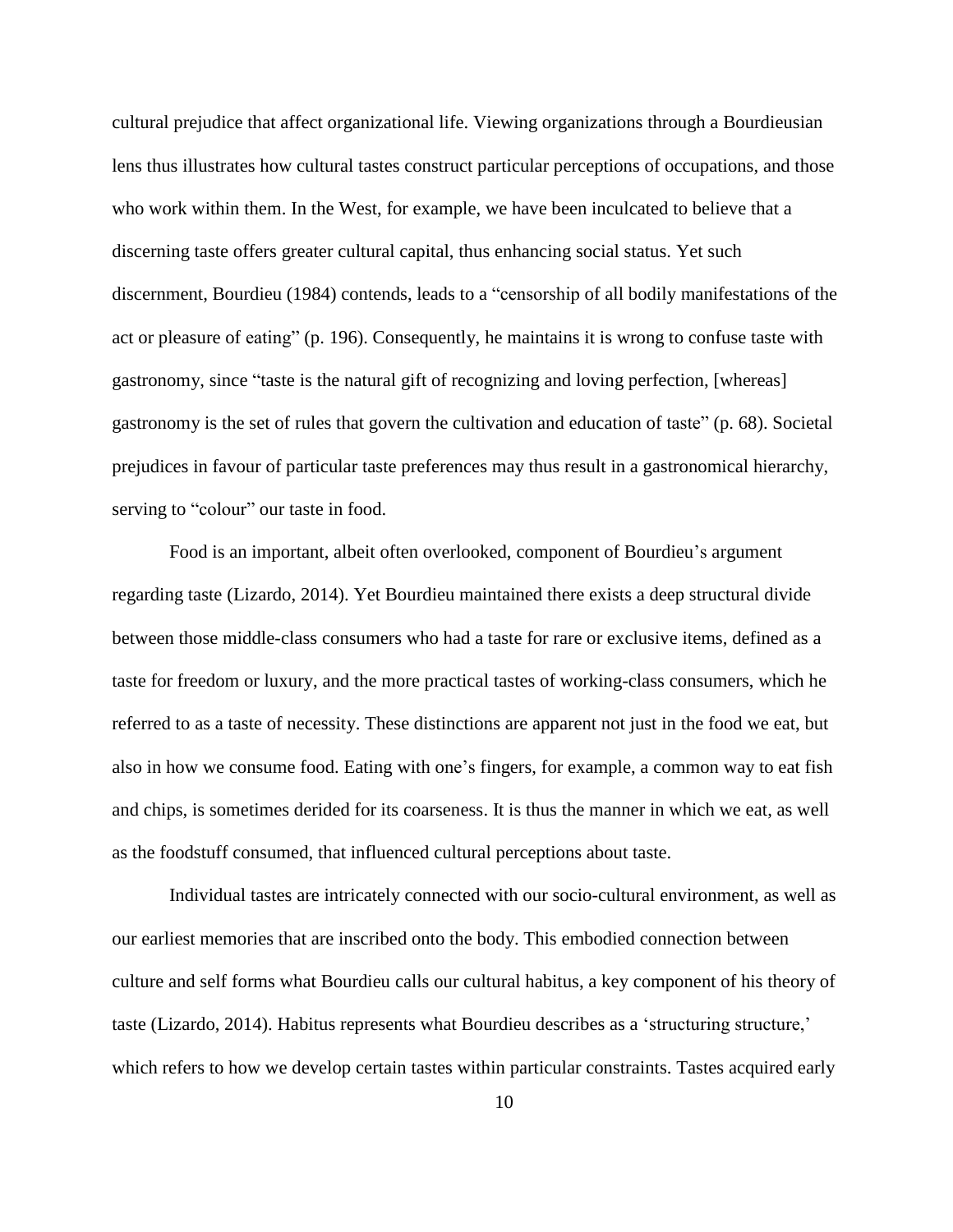in life offer us a deep-seated feeling of comfort. This past acquisition has a sticky quality, influencing future taste preferences.

Our taste preferences are also linked to our embodied competences, attracting us to some things and repelling us from others. Indeed, it is our distastes that are strongest, according to Bourdieu. What disgusts us is not just an individual preference, but is consolidated from lessons learned at home, at school, and in our local communities. These primary experiences run deep, influencing our inclinations, albeit in a largely unconscious way. Consequently, "when habitus encounters a social world of which it is the product, it is like a fish in water, it does not feel the weight of water, and it takes the world about it for granted" (Bourdieu & Wacquant, 1992, p. 242). Yet although our tastes are conditioned by these early encounters, our tastes can change as we adapt to different life circumstances (van Eijck, 2001). Thus, tastes are both formative and malleable.

#### **Taste and subjectivity**

Connections between taste and subjectivity have deep roots in the Western psyche. These connections between taste and subjectivity were first established in eighteenth-century Europe, where a strong relationship between taste and the modern quest for identity were forged (Lindholm & Lie, 2013). In short, our ideas regarding taste are coupled with modern bourgeois notions of subjectivity. As the bourgeoisie were trying to consolidate power in opposition to the aristocracy, they also were trying to redefine social mores and manners (Arendt, 1961; Elias, 1978).

Taste became an important aspect of eighteenth-century life. Philosophers like Hume and Kant spent much time and effort weighing the contradictions implicit within commonplace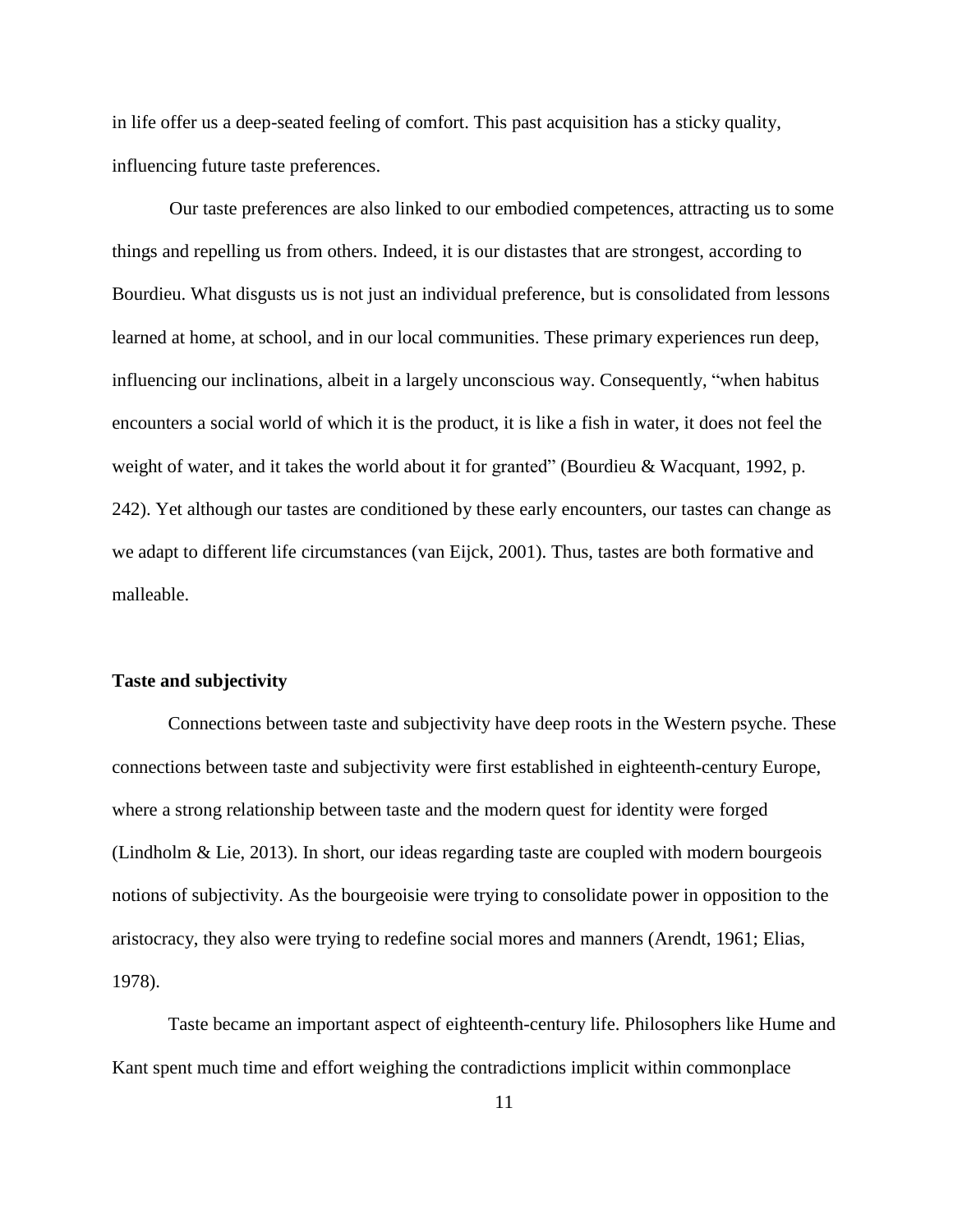notions of taste. On the one hand, Hume took a sensory approach, connecting taste with feeling (Highmore, 2016). On the other, Kant had two opposing ways of conceiving taste. First, in the *Critique of Judgement*, originally entitled the *Critique of Taste* (Arendt, 1992), Kant (2005) argues that "everyone has their own taste," meaning there can be "no disputing for taste" (pp. 137/8). In effect, we each have our individual likes and dislikes that others may not agree with, but cannot readily dispute. In taste's second meaning, Kant connects taste with our capacity for judgement. Taste matters, he argued, because it enable us to judge, both from an aesthetic and from a moral perspective. Such a judgement can not only be communicated but also universally comprehended.

Individual taste consists, if we follow Kant, of the private sensations of the palate, tongue and throat, unique to each one of us. Yet taste is also connected with judgement, and is thus public or intersubjective in nature. Bourdieu contended Kant's view of taste and aesthetics ushered in a bourgeois sensibility that not only privileged disinterestedness, it also encouraged a negative bias against the taste preferences of the working class. This focus on disinterestedness is for Strati (1999) the reason why Kantian aesthetics, unlike phenomenological or hermeneutical approaches, "cannot act as a theoretical referent for the aesthetic understanding of organizations" (p. 110). But there is a theorist steeped in the phenomenological tradition who suggests Kantian aesthetics can be fruitful in thinking about taste - that is, Arendt, to whom I now turn.

#### **Taste and intersubjectivity**

Following Kant, Arendt argued taste is the sense most unique to each of us. If someone dislikes something, Arendt (1992) maintains that no argument can persuade someone to change their mind. Consequently, "there can be no dispute about matters of taste" (p. 75). Because of its indisputable aspect, she argues taste represents "the most intimate, private and idiosyncratic of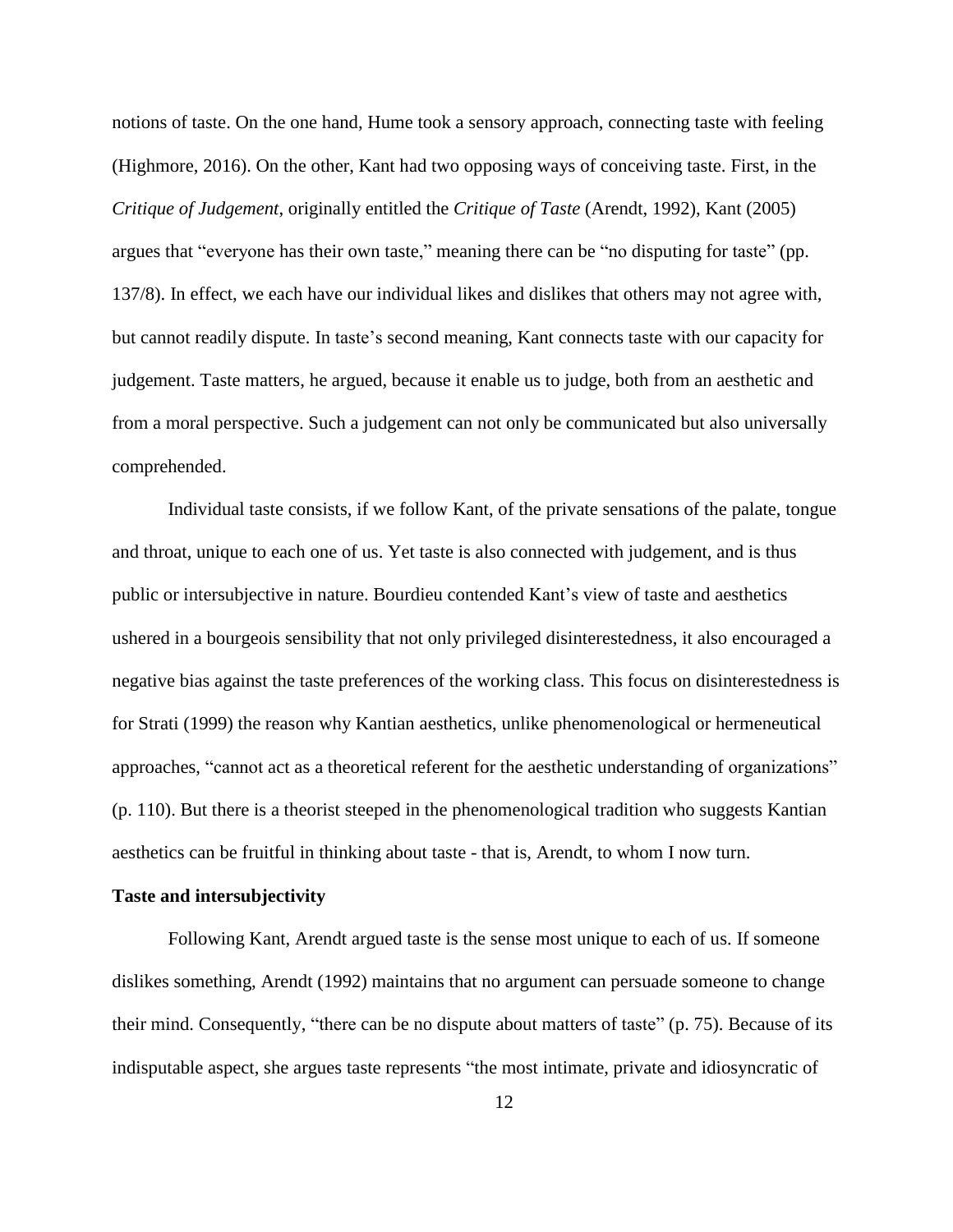the senses, the opposite of sight, with its noble distance" (p. 111). Not only is taste our most "silent sense," it also belongs to the realm of aesthetics (p. 215).

Yet, like Kant, Arendt seems to contradict herself when she declares that taste is also intersubjective. Thus, in taste's second form, it is not concerned with individual preference, but rather in making a claim to universality. This is done through the activity of judging, something we can all engage in, because we are members of the *sensus communis*. Rather than being the domain of the discerning few, taste is what we hold in common. Through taste we decide who belongs together because of shared common interests. Hence, judgments of taste are intersubjective, Arendt (1961) maintains, since individuals are always part of a particular community (p. 67).

Relating this to organizational life, one could argue that each organization possesses its own distinctive taste that relate to its cultural, social and historical circumstances. Tastes are affected by the convergence of "traditions, the celebration of human relationships and the valorization of local *savoir-faire*" (Croidieu et al., 2017, p. 1). Such traditional awareness of local cuisine influence ideas about taste, and has an effect on how particular organizations are perceived, as we saw in the example of the fish and chip shop.

Those involved in food preparation do not usually receive the kind of societal esteem shown to craft workers. Put simply, those who labour in occupations involved with life's necessities do not usually receive as much recognition as those who make things of lasting value. Arendt (1958) distinguishes between labour and work, arguing that workers who make objects that have lasting value usually have a higher social standing than those whose labour produces ephemeral things, such as food. This prejudice against those who work in what we now call the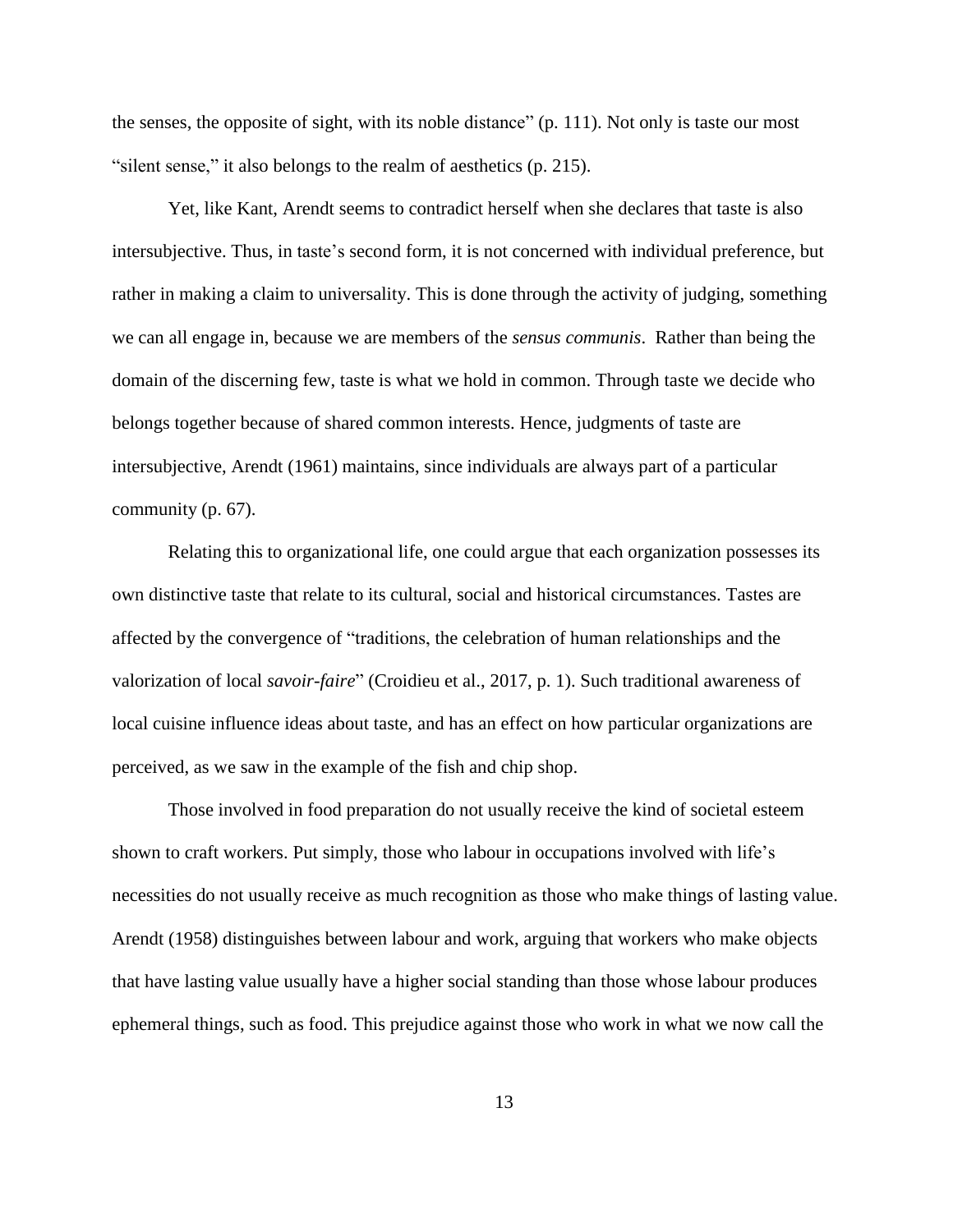service sector is still apparent, even though there are famous chefs whose work receives societal accolades.

Arendt (2018) contends that "[t]aste commands an organizational power and peculiar strength" [that decides] "not only what the world would look like but also who belongs together" (p. 183). There is a place in Tuscany called Bargona that has an annual fish and chip festival each summer to celebrate its Scottish connections (Smith, 2014). In the nineteenth century, many families moved away from this beautiful Italian city to seek their fortunes in Scotland. Over time, Italian families owned 80% of the Scottish fish and chip trade. Today, an estimated 20,000 Scots are of Italian origin. Each year, many Scottish families travel to their ancestral home of Bargana, drinking in the beautiful countryside, celebrating their historical roots, and a collective sense of belonging.

Stories such as these offer insight into the history of organizations and how specific groups cherish their collective past. These historical narratives help us understand why particular groups are connected to specific businesses. But they tell us much more about organizational and societal notions of belonging. Thinking with Arendt can offer insight into the interconnections amongst particular stories and ways of working and living together. Such stories are fundamental to how narratives represent a form of organizing (Czarniawska, 2012), but also to a comprehension of the human condition more generally (Arendt, 1958). Arendt's work is also relevant to organizational aesthetics, because of her work on the connections between taste and judgement. That said, she does not provide insight into the affective, embodied, nature of taste. For that, we must turn to Antoine Hennion.

### **A pragmatic approach to taste**

14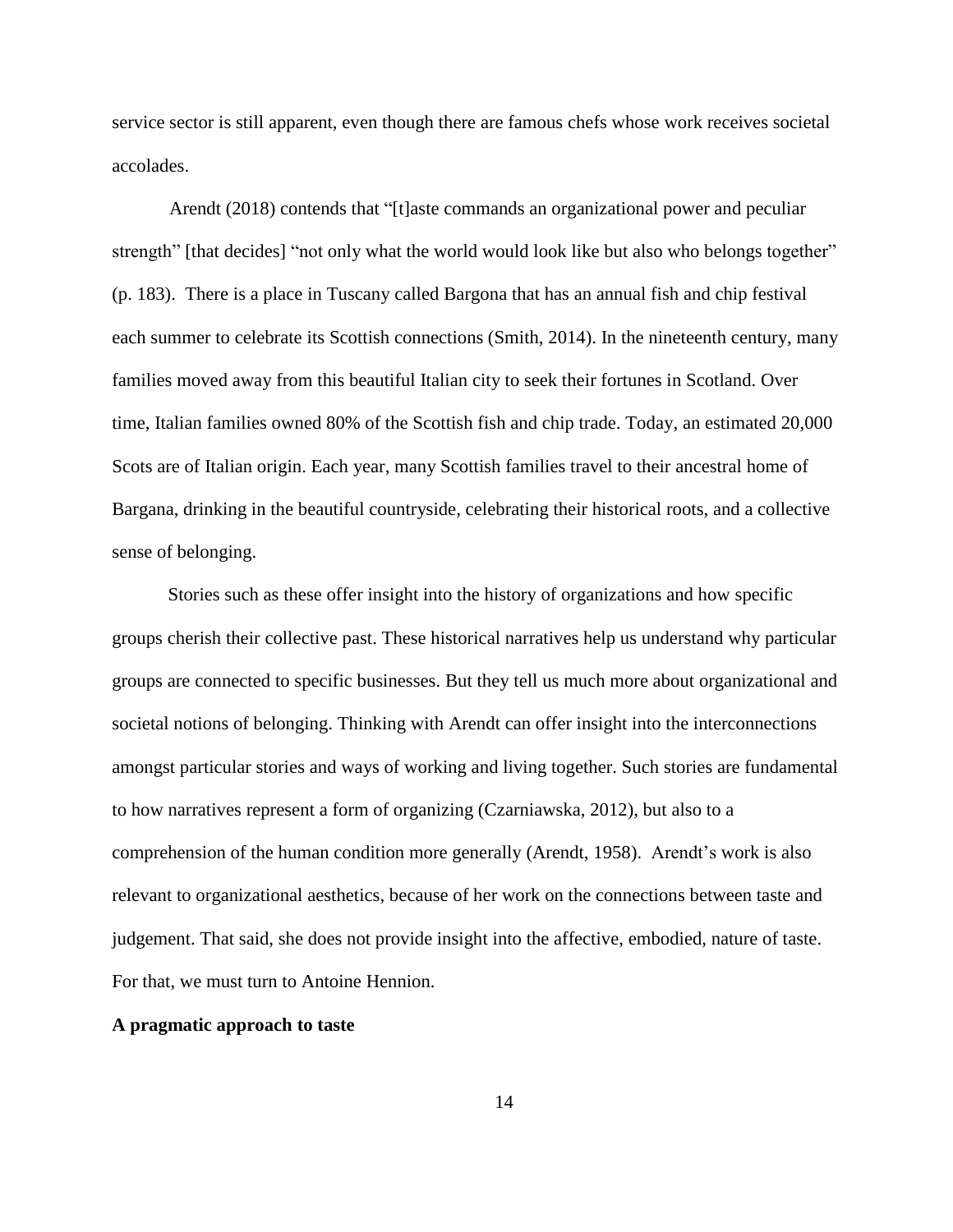Unlike Arendt, Hennion (2015) argues that we can have disagreements when it comes to taste. Taste is a complex issue that, he contends, cannot be fully comprehended by surveying people's preferences. According to Hennion, there are methodological drawbacks to the kind of statistical sampling that some sociologists conduct. This is because people often tell researchers what they think they want to hear. But to understand taste, Hennion argues researchers need to spend less time asking questions and more time engaged in conversations with people.

By listening attentively, researchers can learn that it is not only organizations that shape people's tastes but also the objects and practices with which they form attachments. Hennion (2015) maintains that those who can shed the most light on the relational nature of taste are not experts in a particular field, but rather amateurs. In his view, an amateur is somewhat who is passionate about a particular activity. It is through listening to how an individual describes the activity or object they hold dear that we may obtain greater insights into taste.

Furthermore, Hennion contends that the sociology of culture has trained sociologists to critique people's taste preferences, to see them as cultural dupes. This is his quarrel with Bourdieu's approach to understanding taste. Unlike Bourdieu, Hennion (2016) maintains that people are aware of their tastes, and how they are shaped by circumstances. Here Hennion's argument complements that of Arendt, especially when he contends that taste represents "part of our common knowledge of the world" (p. 105). He further contends that taste encompasses our practices, as well as our attachments to things. Accordingly, taste is neither a property of a thing nor a person, rather it is an activity that connects taste with feeling (Hennion, 2015; Highmore, 2016b).

If we wish to grasp the subjective meaning of taste what is required is a deeper attention to subtle changes in experience. As an example, Hennion (2015) compares two guests at a dinner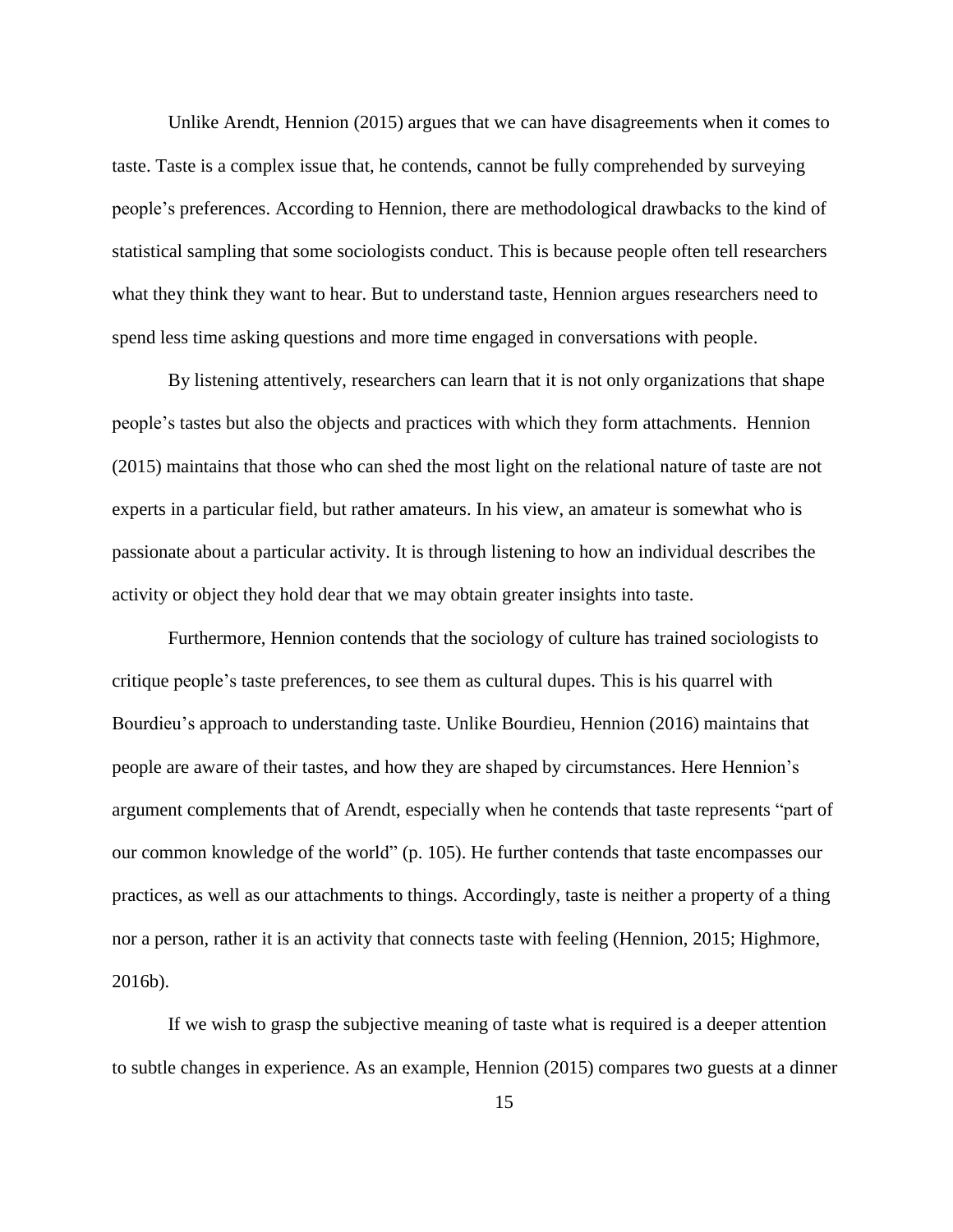party sipping wine. The first guest continues to converse with others as he drinks his wine, whereas the second guest sips his wine, puckers his lips, and sniffs the wine's aroma. For just a moment, the second guest is fully engaged with the taste of wine. What this momentary attention represents is the "spontaneous management of a plurality of relations to one's body, to others, to things and events" (p. 38). Tasting evokes a heightened level of intensity, revealed by the heightened attention we pay to something. Consequently, for Hennion, "taste is always an attention" (p. 50).

For this attentiveness to come to the fore, what is needed is a letting-go of the desire for mastery over a situation. Hennion contrasts the amateur's attentiveness to the wine with that of professional wine tasters. In many professional tastings, he contends there is a focus on aspects extraneous to the tasting of wine, such as the conditions in which the wine was produced, or the terroir of a particular region. Furthermore, the expert tries to control the wine-tasting by having strict procedures for blind tests. Yet Hennion argues these experts confuse their expertise with the understanding of what wine tastes like in a particular situation. In their desire to control the situation, they fail to recognize how taste requires a willingness to forego mastery of the situation. Instead, one must allow the taste of wine to unfold in the moment. This unfolding is something that the amateur wine-taster knows since they are aware that tastes changes through our different "moods, penchants and habits" (p. 42). In short, things affects us, just as we affect them. Thus, our relationships are not just with people, but with the things that surround us.

For Hennion (2016), taste is not a property but rather an activity. This active component of taste influences how we relate to objects. Rather than viewing objects as symbols, we need to see how they "create their actors and organizations (p. 293). Objects have their own agency, influencing the way that we relate to the things around us. If we think back to Hockney's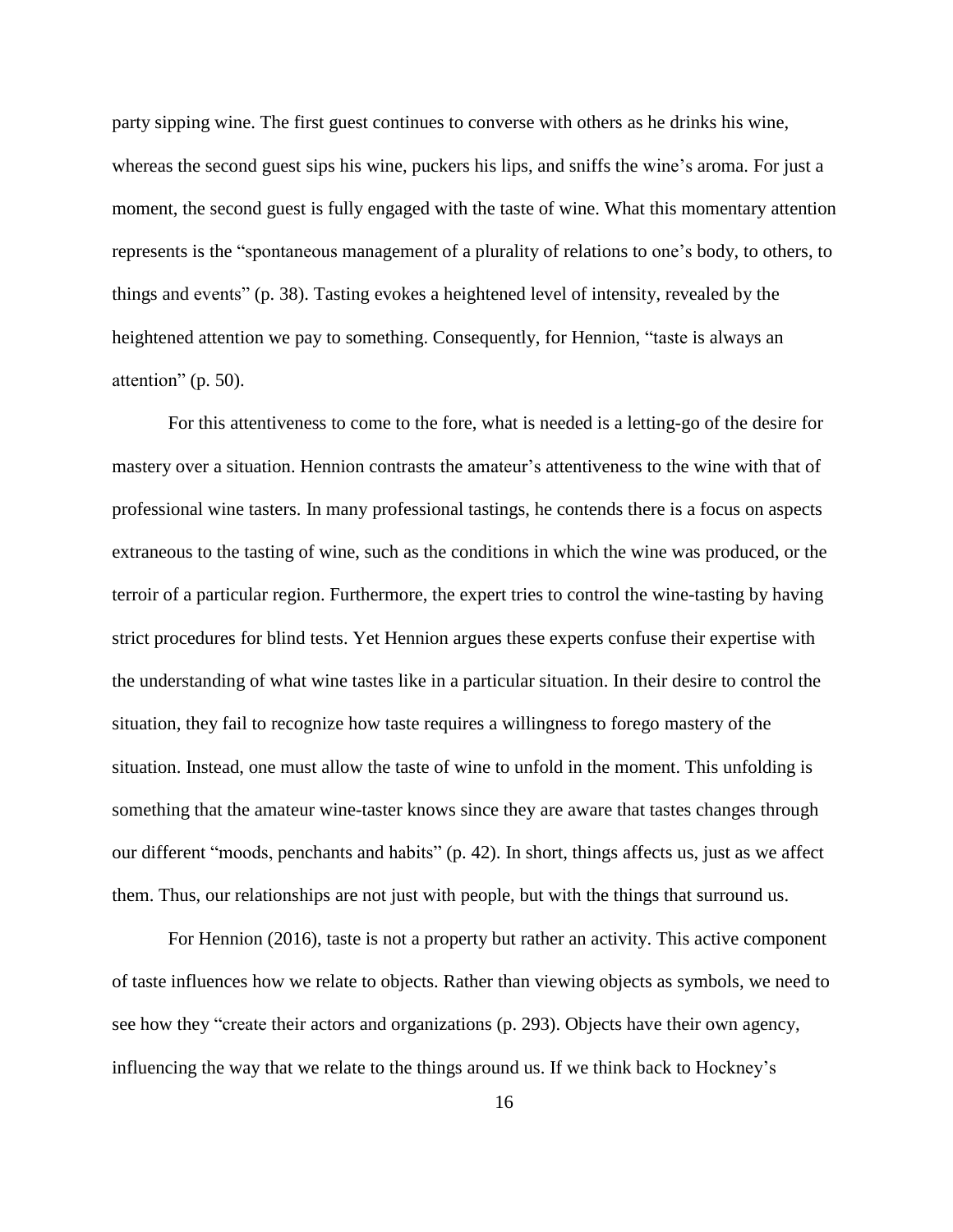depiction of the fish and chip shop, what is noticeable is the simplicity of the objects he foregrounds. This simple arrangement of objects and people is a distillation of an organization at a particular moment in time. Just like the figures depicted in the print, the objects have their own place and work to form "a tissue of associations" (p. 293).

Tastes, pleasures and affects are not exogenous variables that can be plotted on a graph, but rather an intertwining of bodies, things and practices (Hennion, 2007). Far from being abstract determinations or passive inclinations, tastes represent an active component of our individual and collective, identity. From this perspective, taste is a corporeal practice that is not just socially constructed; neither is it purely aesthetic. Rather, taste involves an intermingling "of the body that tastes and the taste of the object, the group that loves it and the range of things they love" (p. 112).

Considering taste as practice enriches our understanding of the relational aspects of tasting. Thus Hennion's work opens up new ways of thinking about taste as feeling, cognizant of the embodied, affective, interplay between people and things, valuable for the study of organizations. When we see taste as an embodied, cultural practice (Ward, 2010), it opens up new ways of thinking about organizational practices, and productive lines of theoretical inquiry for organization studies (Gomez & Bouty, 2011).

#### **Taste, organizations, and new directions**

In drawing together the disparate strands of this inquiry, what have we learned about taste, and its place within the field of organizational study? First, it is clear that taste is a multifaceted concept. This is why, as DiMaggio and Mohr (1985) maintain, we need to consider taste from different dimensions. In doing so, it is easier to "assess the full breadth of a person's taste"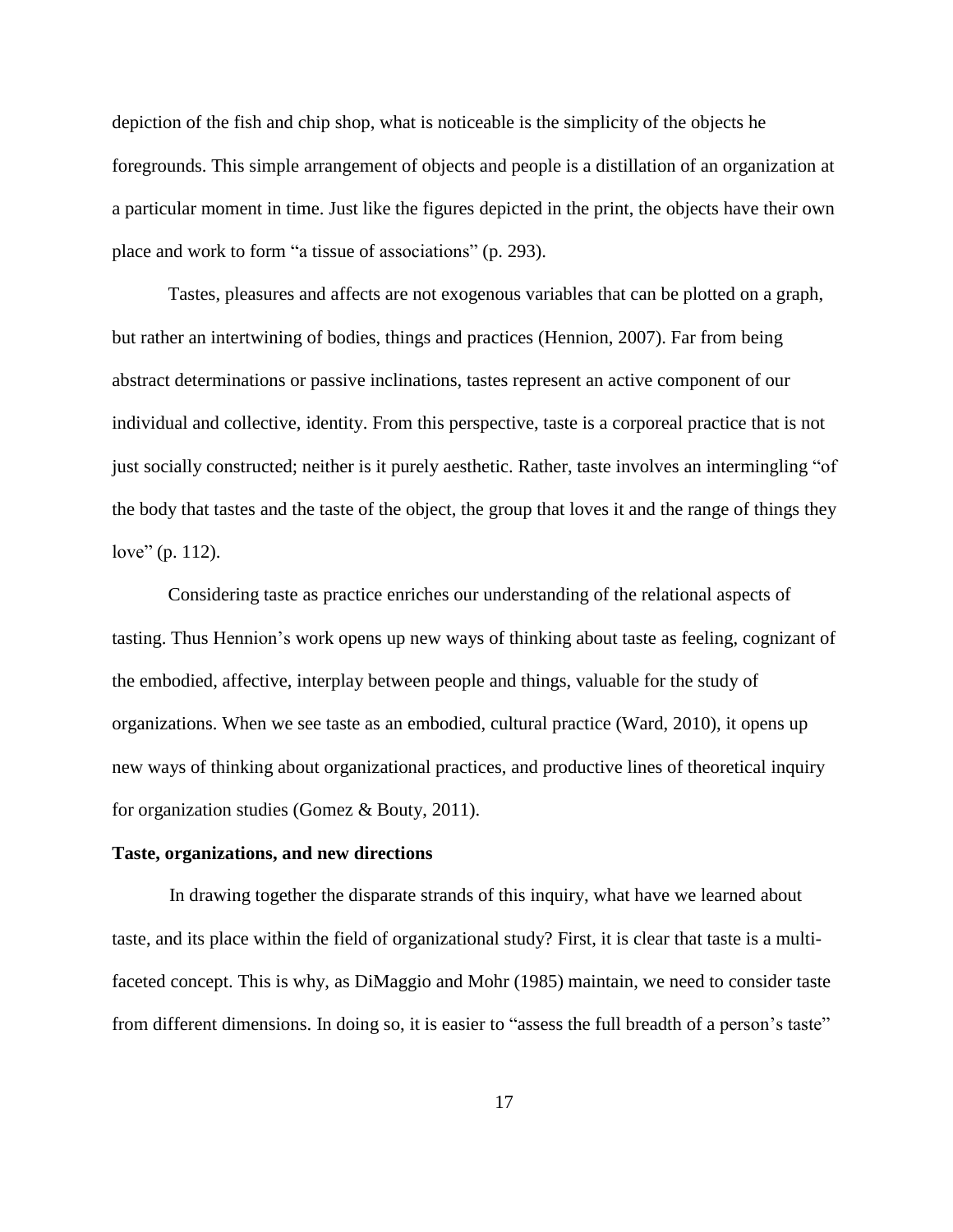(Van Eijik, 2001, p. 1181). Such a full bodied assessment is enhanced by organizational research that draws on different perspectives and historical traditions (Savage, 2015).

Understanding taste is thus connected to our socio-historical and cultural milieu, and how diverse segments of the population eat and drink in particular ways that have cultural significance (Elias, 1978). But taste is also a practice that not only changes over time, but also serves to reproduce social class (Bourdieu, 1984; Highmore, 2016a). Not only are our eating habits being influenced by social class, they are also influenced by other markers of identity. To understand taste as it is felt and practiced in diverse bodies and places we need to recognize that class is not the only salient indicator. As Highmore (2015) informs us taste "modulates our experiences as gendered and raced bodies in the world" (p. 163). Consequently taste is not only about individual preferences, it is part of our ever-changing experiences, which change over time and place.

In addition to taste's temporal and special aspects, national identity has a bearing on organizational practices and cultural preferences (Cunha, et al., 2008; Savage, 2015). Even in relatively egalitarian societies, one's social and cultural background has a bearing on taste. In their study of Norwegian tastes, for example, Flemmen, Hjelibrekke & Jarness (2018) reveal how culinary tastes are influenced by local culture and social class. In addition, Wright, Purhonen & Heikkilä (2013) research findings indicate that Finnish people have a more emotional connection to their national dishes than British people do. As such, individual tastes are influenced differently by our shared practices in diverse national cultures and their diverse histories. These shared practices have an influence on our ideas about taste and organizations.

Organizational practices also affect ideas about taste. This is especially the case when people gather together to celebrate organizational accomplishments, by sharing food and drink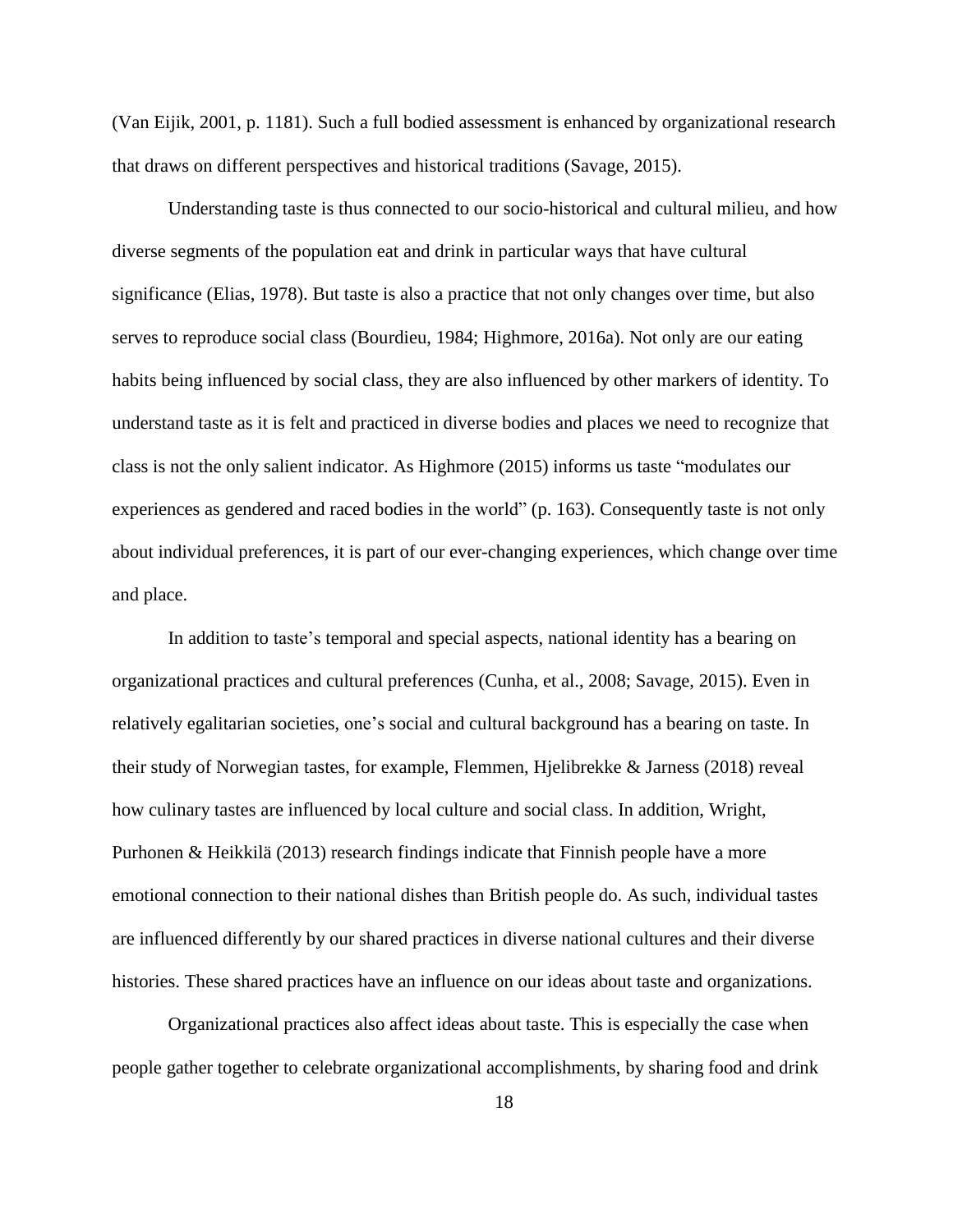(Keevers & Sykes, 2016). Yet organizations can actively encourage or discourage employee engagement through practices that employees deem to be tasteful, or distasteful (Plester, 2015). Accordingly, an organization's encouragement of particular practices can have a bearing, both positive and negative, on the affective relationships between an organization and its employees. Changing ideas about tastes are not only influenced by individual aspirations, but also by emergent social movements (van Bommel & Spicer, 2011). Furthermore, social mobility is another important facet in understanding how individual tastes change (van Eijck, 2001). Attending to taste can illustrate how organizational practices shape subjective and collective preferences (Highmore, 2011).

Societal ideas about taste also shape the way we perceive organizations. Moreover, societal judgements about an organization's taste, or lack thereof, influence people's choice of workplace, as well as perceptions of what constitutes valuable work. Societal taste has an influence on which people chose to work in a specific setting, and what specific organization look like. Considering how taste influences particular sensibilities at work could enhance research in organizational studies. One line of inquiry could be to map how Bourdieu's notion of habitus has affinities with Hennion's discussion of attention. A complementary approach to these two thinkers offers potential for understanding how socio-historical attachments influence organizational tastes. Additionally, Bourdieu's work is still relevant to our understanding of the production and reproduction of societal inequities (Coulangeon & Duval, 2015).

What is vital for organizational discussions about taste, then, is not to jettison Bourdieu's arguments about taste, but rather to investigate its relevance in different cultural, social, and temporal spaces (Coulangeon & Duval, 2015). A focus on space, for instance, could lead to new research that connects taste with the organizational history of the small shop owner. Another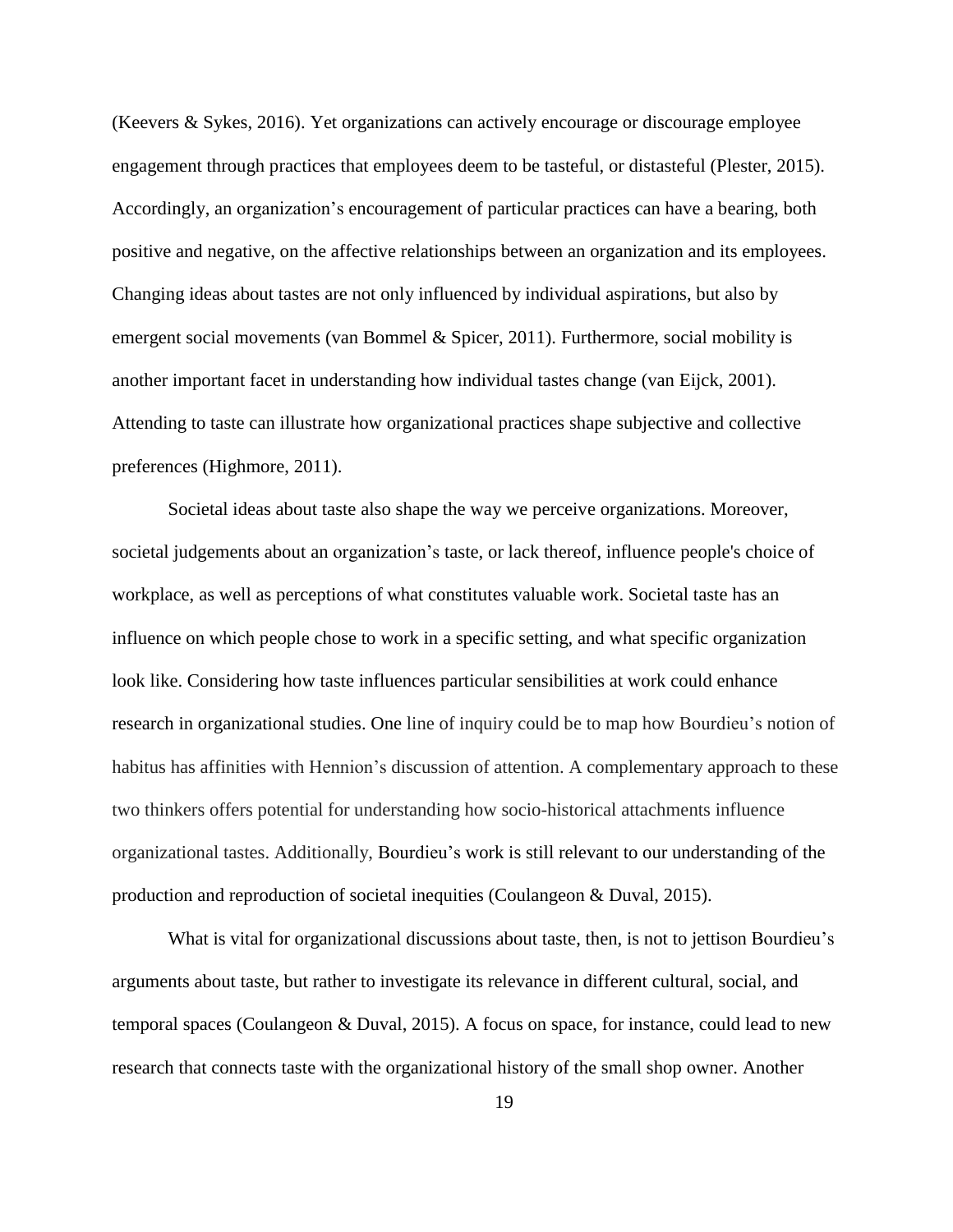approach might be to investigate how ephemeral organizations, such as pop up stores, shape our collective, and individual, tastes about what constitutes organizational life.

Arendt's work on taste as judgement could complement existing scholarship on organizational aesthetics. Adopting an Arendtian approach offers us a different lens through which to connect organizational taste with cultural judgements that emphasizes the importance of historical narrative of organizational life. Furthermore, she shows us how taste is an organizing principle, affecting ideas about work, as well as influencing notions of institutional belonging. An Arendtian analysis may also offer new directions for considering organizations and questions of value, relevant to the fledging discipline of V*aluation Studies* (Lamont, 2012).

Conversely, when we see taste as a practice, it offer insight into its affective dimensions, something Highmore (2016a) argued is fundamental to a deeper understanding of taste. Viewing taste as practice, as scholars like Gherardi (2009) and Hennion (2007, 2015) do, thus encourage scholars to engage in a "self-reflexive process of engaging with the sensorial world" (Highmore, 2016a, p. 163). Such a reflexive practice enables us to understand taste at a more sensory level, and alerts us to the different ways in which we value some organizations more than others.

What we value partially depends on what others in our scholarly discipline consider as valuable (Lamont, 2012). One problem with this value-laden way of seeing is that it may result in items being left off the disciplinary menu. I suggest this has been the case with Arendt. Yet engaging with her work has much to offer, enabling the kind of reflexive inquiry den Hond and Holt (2013) advocate for in their call for organizational scholars to heed Kant's maxim "Sapere Aude." Daring to know is not just about expanding our knowledge in the field of organizational inquiry, but also relates to our ideas about taste. As Nietzsche once observed, from an etymological perspective, the desire for wisdom was originally connected to the desire to taste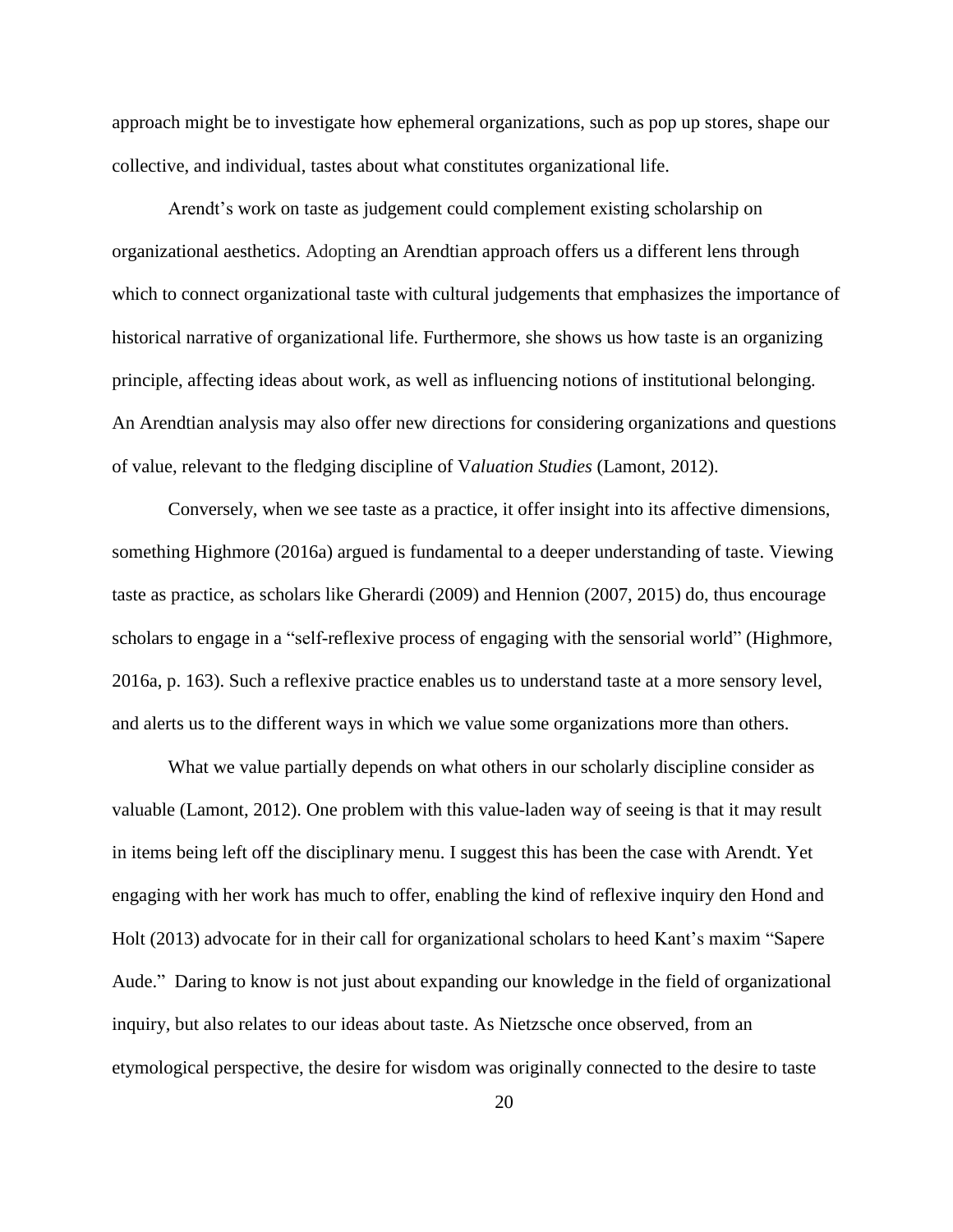(Agamben, 2017). For Arendt, that wisdom or practical knowledge can be enriched by thinking about taste from multiple perspectives.

Organizational scholarship is concerned with how organizations are arranged in particular ways (Hjorth & Reay, 2018). When we think historically about the interconnections among taste and organizations, we add a richness to organizational research. Thinking about taste, therefore, helps scholars gain insight into organizational aesthetics, as well as broader societal preferences and organizational practices.

Organizational practices illustrate not just the production of taste preferences, but also the reproduction of social life (Gherardi, 2009). This inquiry has considered how a particular organization was constructed by particular socio-historical and cultural perceptions of taste, so as to explore taste from diverse perspectives. Understanding some of the complexities concerning taste is intrinsically connected to how we speak about the topic with others (Gallegos & McHoul, 2006). In speaking about taste, I have attempted to convey how diverse perspectives offer new avenues of inquiry for organizational scholarship. By viewing taste through different vantage points, organizational scholars can obtain diverse insights into taste, and much theoretical food for thought.

## **CODA**

As I complete this piece of writing, I come across a quote from Strati (1999) which states that "[e]veryone who belongs to an organization, even if temporarily, possesses aesthetic knowledge about it" (p. 112). I am suddenly reminded of something I had forgotten; my own labour in a fish and chip shop. As a young woman, I had many after school jobs. One short-lived employment was at a sit-down chippy called "The Fisherman's Catch." Perhaps I had forgotten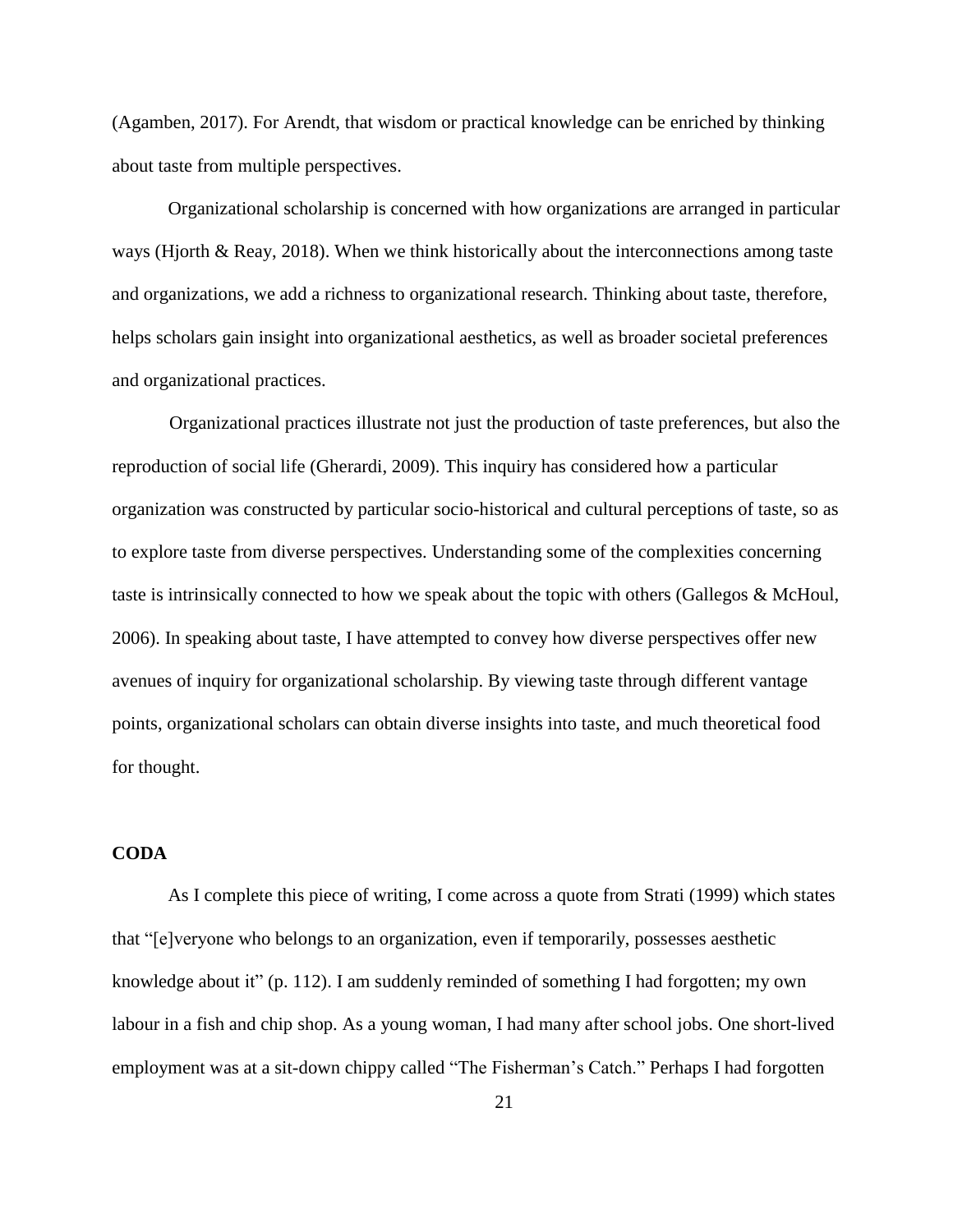about this experience because my career was so short-lived; maybe no longer than a month. In any event, my role was to clear the tables. It was not a pleasant job, although the place itself was lively. As I cleaned the tables, I thought wistfully of how great it must be to serve the customers. In speaking with another female employee, however, I learned that serving fish and chips had its downsides, since being close to the frying equipment meant that the oil smell got into your hair, and you could never wash the odour away. Perhaps it was this knowledge, or more likely boredom, that made me quit that job, and go to work for the greengrocer across the street. I cannot recall. What I do know is that taste memories, organizational or otherwise, have their own way of surfacing, and bringing ideas to the fore. Perhaps, then, we have arrived at the beginning of my interest in the fish and chip shop; an interest that stems from a long-forgotten memory of a working experience. Does this experience mean that I have greater insight into taste and organizations? I do not know, although I do have a greater appreciation for how habitus links us to our past in ways we are not always aware.

My sincere thanks to the three reviewers who helped me shape this essay in a more tasteful fashion.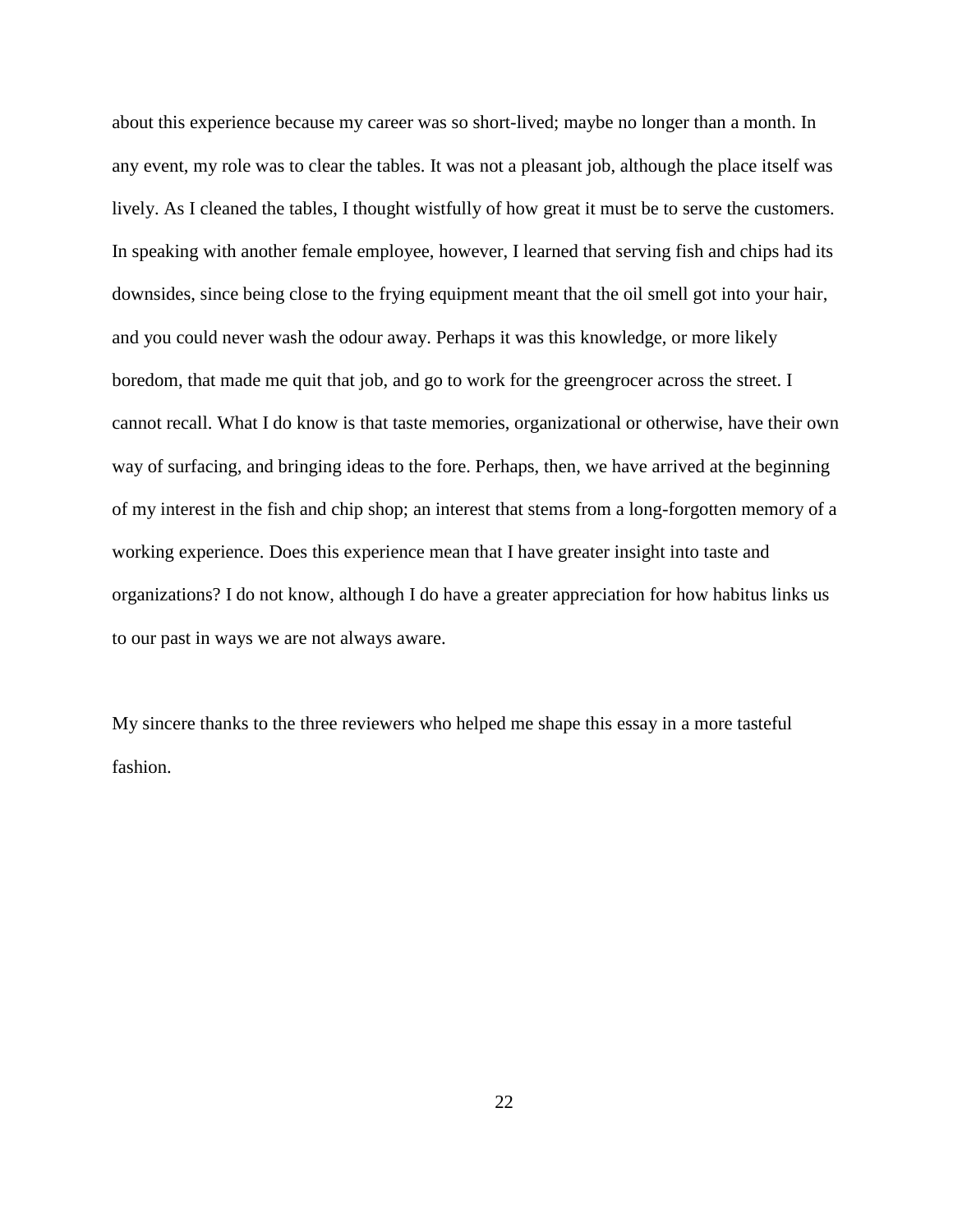### **References**

Agamben, G. (2017). *Taste*, trans. C. Francis. London, New York & Calcutta: Seagull.

Arendt, H. (1958). *The human condition*. Chicago: Chicago University Press.

- Arendt, H. (1961). The crisis in culture: Its social and its political significance. *Between past and future* (pp. 197-227). London and New York: Penguin.
- Arendt, H. (1992*). Lectures on Kant's political philosophy*, ed. R. Beiner. Chicago: The University of Chicago Press.
- Arendt, H. (2018). Culture and Politics. In Arendt, H., *Thinking without Bannisters: Essays in Understanding*, (pp. 160-80), ed. & intro. J. Kohn, New York: Shocken Books.
- Baskerville, J. (2017). 5 minutes with. . . An early Hockney print that hung in his local chip shop. https://www.christies.com/features/James-Baskerville-tells-the-story-behind-David-Hockney-print-Fish-and-Chip-Shop-8149-1.aspx. Accessed April 29, 2017.
- Brightman, C. (Ed.) (1995). *Between friends: The correspondence of Hannah Arendt and Mary McCarthy*, 1945-1975. London: Secker & Warburg.
- Bourdieu, P. & Wacquant, L. (1992). *An invitation to reflexive sociology*. Chicago: Chicago University Press.
- Bourdieu, P. (1984). *Distinction: A social critique of the judgement of taste*, transl. R. Nice. London: Routledge and Kegan Paul.
- Brown, M. (Feb 14, 2017) Pride of Plaice: Hockney print that hung in Bradford chippy goes up for sale.

https://www. theguardian. [com/artanddesign/2017/feb/14/david-hockney-print-fish-and](https://www.theguardian.com/artanddesign/2017/feb/14/david-hockney-print-fish-and-)chip-shop-bradford. Accessed April 29, 2017.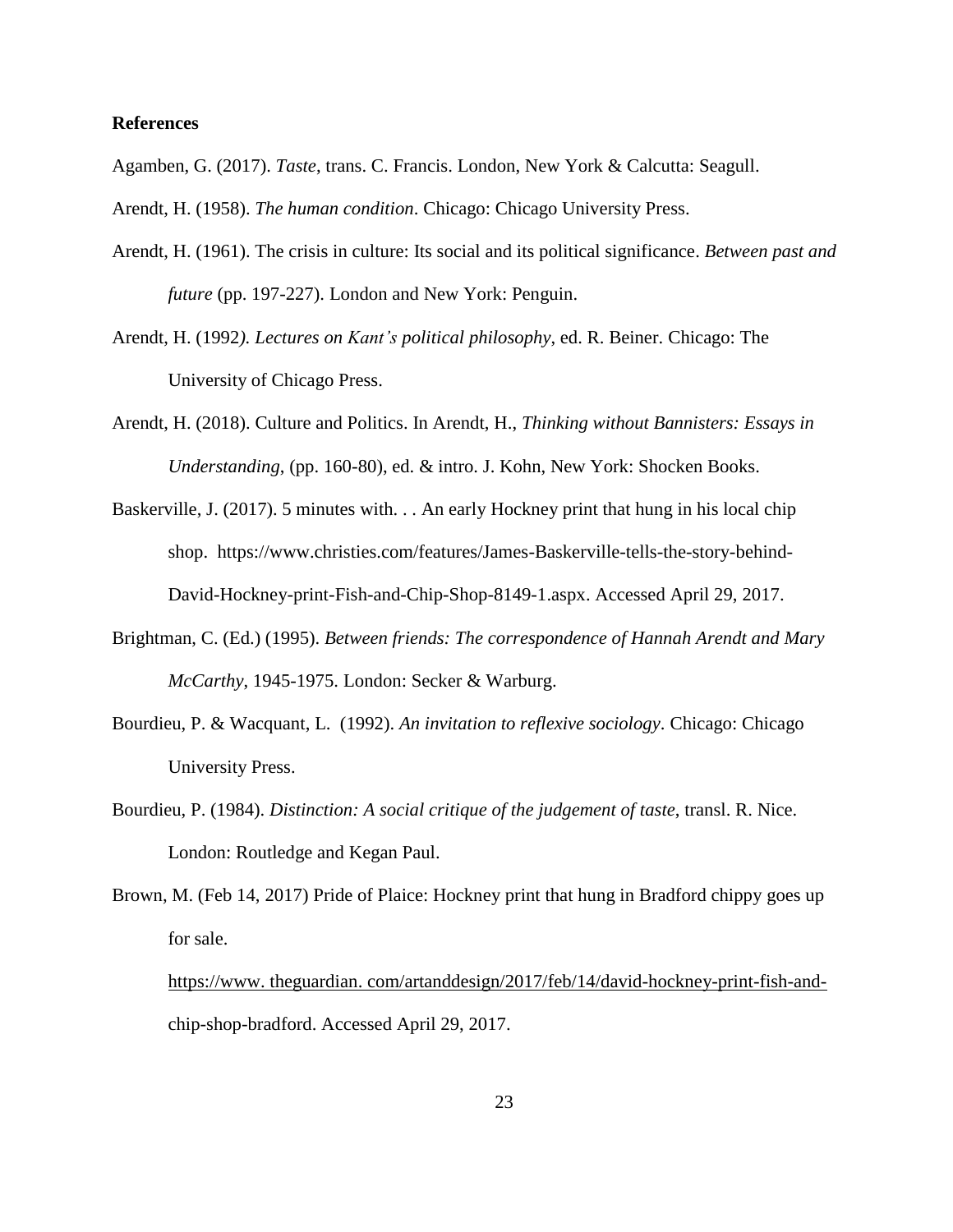- Coulangeon, P. & Duval, J. (Eds.) (2015). Introduction. *The Routledge Companion to Distinction.* London & New York: Routledge.
- Coulangeon, P. (2014). Social mobility and musical tastes: A reappraisal of the social meaning taste eclecticism. *Poetics*, 51, 54-68.
- Croidieu, den Hond, F., Moser, C., Reinecke, J. & Svejenova, S. (2017). Call for papers, Food Organizing Matters: Paradoxes, Problems and Potentialities, *Organization Studies*, 1-2.
- Cunha, Pino, M., Cabral-Cardosa, M. & Clegg, S. (2008). Manna from heaven: The exuberance of food as a topic for research in management and organization. *Human Relations*, 61, 7, 935-963.
- Czarniawska, B. (2012). Narrating organization studies. *Narrative Inquiry*, 21, 2, 337-344.
- DiMaggio, P. & Mohr, J. (1985). Cultural capital, educational attainment, and marital selection. *American Journal of Sociology*, 90, 6, 1231-1258.
- Elias, N. (1978). *The history of manners. The civilizing process: volume 1*, transl. E. Jephcott. New York: Pantheon Books.

The National Fish Fryers Federation. Available at: www.federationoffishfriers. co. uk.

- Gagliardi, P. (2007). The collective repression of 'pathos' in *Organization Studies*, *Organization*, 14, 3, 331-338.
- Gherardi, S. (2009). Practice? It's a matter of taste! *Management Learning*, 40(5): 535-550.
- Gomez, M. L, & Bouty, I. (2011). The emergence of an influential practice: Food for thought. *Organization Studies*, 32, 7, 921-940.
- Hennion, A. (2007). Those things that hold us together: Taste and Sociology. *Cultural Sociology*, 1, 1, 97-114.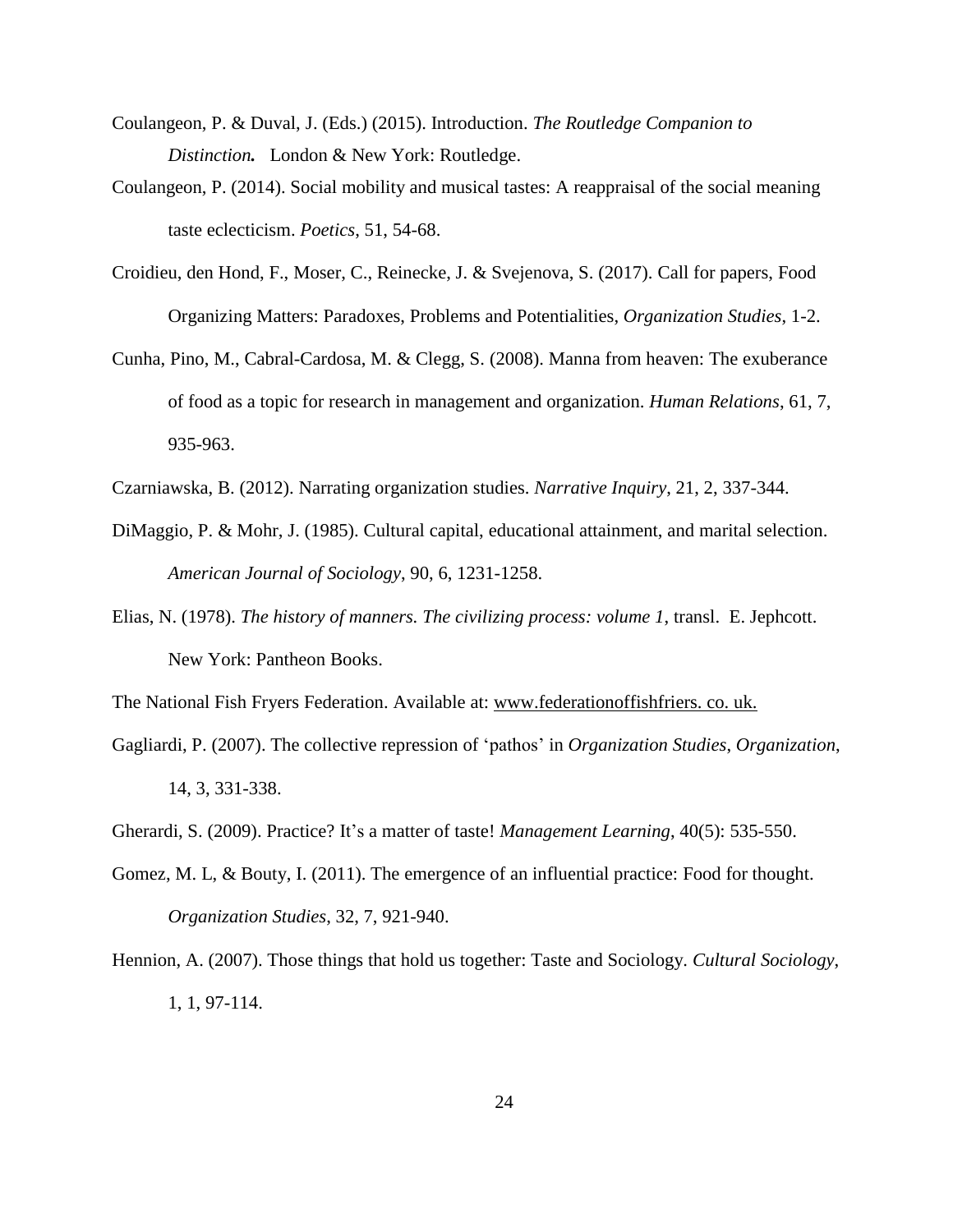- Hennion, A. (2015). Paying attention: What is tasting wine about? In Berthoin Antal, A., Hutter, M., & Stark, D., (Eds.), *Moments of valuation: Exploring sites of dissonance* (pp. 35-55). Oxford. Oxford University Press.
- Hennion, A. (2016). From ANT to Pragmatism: A journey with Bruno Latour at the CSI. *New Literary History*, 47: 289-308.

Highmore, B. (2016a). Taste after Bourdieu. *New Formations*, 159-163.

Highmore, B. (2016b). Taste as feeling. *New Literary Histor*y, 47, 547-566.

Hjorth, D. and Reay, T., 2018. Organization Studies: moving entrepreneurially ahead. *Organization Studie*s, 39, 1, 7-18.

Holt, R., & den Hond, F. (2013). Sapere Aude. *Organization Studies*, 34, 11, 1587-1600.

- Kant, I. (1790/2005). *Critique of judgement*, transl. J. H. Bernard. New York: Dover Publications, Inc.
- Keevers, L. & Sykes, C. (2016). Food and music matters: Affective relations and practices in social justice organizations. *Human relations*, 69, 8, 1643-1668.
- Lamont, M. (2012). Toward a comparative sociology of valuation and evaluation. *The Annual Review of Sociology*, 38, 21, 1-21.
- Lindholm, C., & Lie, S. B. (2013). You eat what you are: Cultivated taste and the pursuit of authenticity in the Slow Food Movement. In Osbaldiston, N., (Ed.) *Culture of the slow: Social deceleration in an accelerated world.* London and New York: Palgrave MacMillan.
- Lizardo, O. (2014). Taste and the logic of practice in *Distinction. Sociologicky casopis/Czech Sociological Review*, 50, 3, 336-364.

Panayi, P. (2014). *Fish and chips: A social history*. London: Reaktion Books.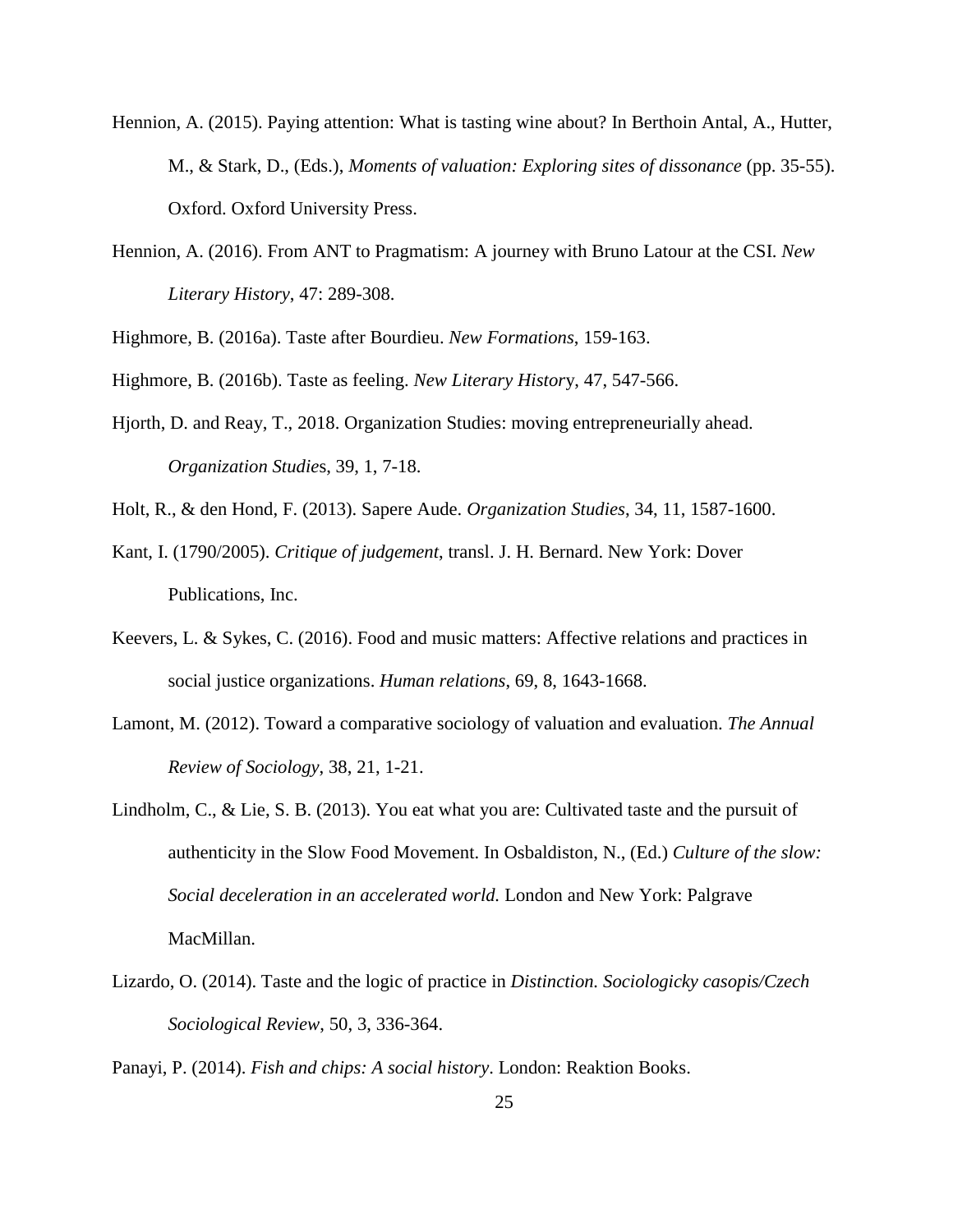- Perullo, N. (2015). *Taste as experience: The philosophy and aesthetics of food*. Foreword by M. Montanari. New York: Columbia University Press.
- Peterson, R. A., & Kern, R. M. (Oct. 1996). Changing highbrow taste from snob to omnivore. *American Sociological Review* 61, 5, 900-907.
- Plester, B. (2013). Ingesting the organization: The embodiment of organizational food rituals. *Culture and Organization*, 21, 3, 251-268.
- Smith, K. (Mar 3, 2014). Italians settled in Scotland and loved the plaice. [http://www.](http://www.heraldscotland.com/opinion/13148642.Italians_settled_in_Scotland_and_love) heraldscotland. [com/opinion/13148642.](http://www.heraldscotland.com/opinion/13148642.Italians_settled_in_Scotland_and_love)

[Italians\\_settled\\_in\\_Scotland\\_and\\_loved](http://www.heraldscotland.com/opinion/13148642.Italians_settled_in_Scotland_and_love)\_the\_plaice/. Accessed April, 29, 2017.

- Strati, A. (1990). Aesthetic understanding of organizational life. *Academy of Management Review*, 17, 3, 568-581.
- Strati, A. (1999). *Organization and aesthetics*. London and Thousand Oaks, CA: Sage.
- Strati, A. (2010). Aesthetic understanding of work and organizational life: Approaches and research developments. *Sociology Compass* 4/10: 880-893.
- Van Bommel, K. & Spicer, A. (2011). Hail the snail: Hegemonic struggles in the slow food movement. *Organization Studies*, 32, 12, 1717-1744.
- Van Eijck, K. (2001). Social differentiation in musical taste patterns. *Social Forces*, 79, 3, 1163- 1184.
- Walton, J. K. (1994). *Fish & chips and the British working class, 1870-1940*. London: Bloomsbury.
- Ward, A. (2010). Cultural hostility re-considered. *Cultural Sociology*, 5, 3, 341–366.
- Willis, P. (2018). Cultural production in perpetuity. *Ethnography*, 19, 4, 577-587.